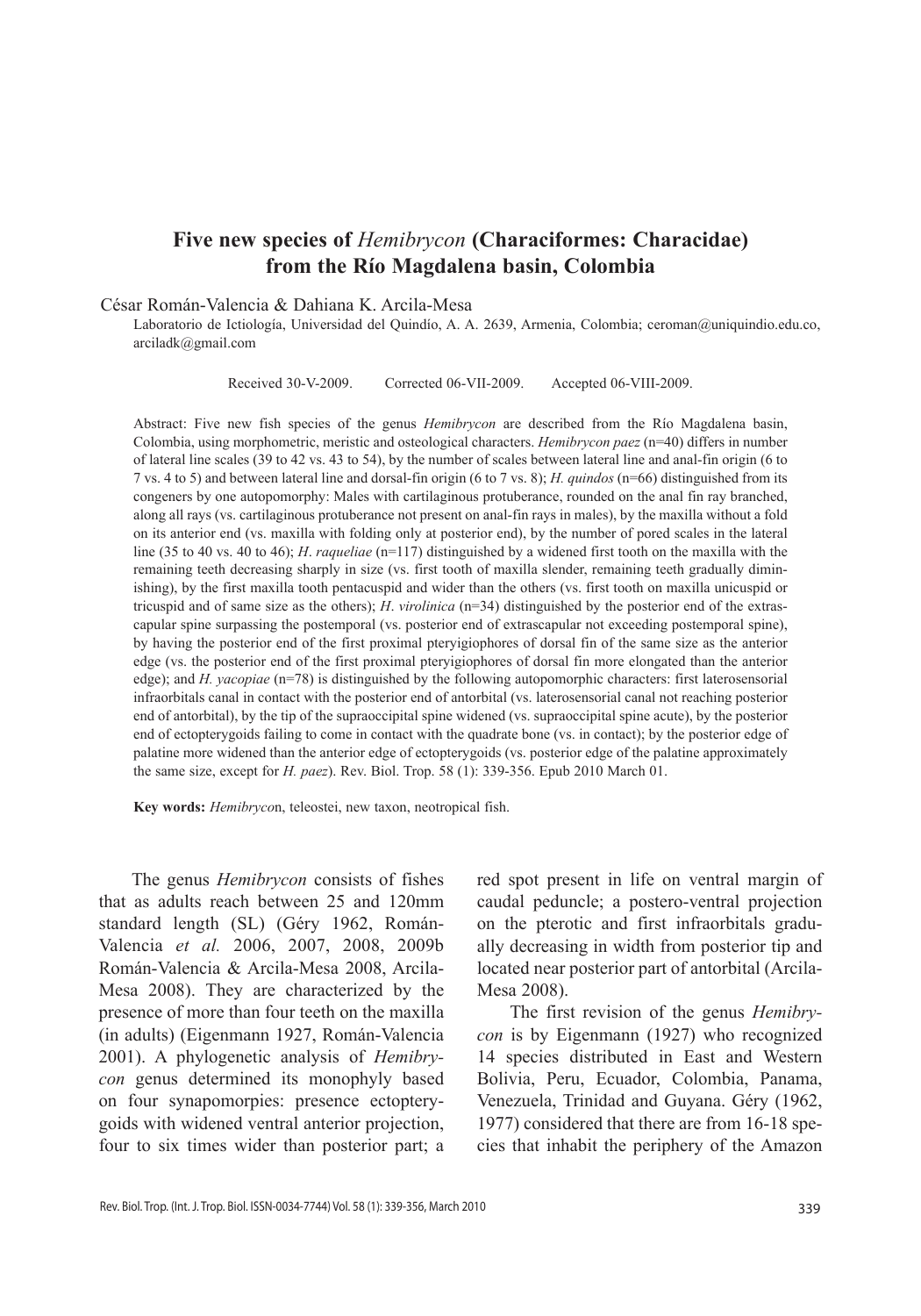and Orinoco Basins. Eschmeyer (2005) list 24 species. Lima *et al*. (2003) list 19 species, but currently only 21 species are considered valid: *H*. *beni*, *H*. *boquiae*, *H. brevispini*, *H*. *colombianus*, *H*. *coxeyi*, *H. cairoense*, *H*. *dariensis*, *H*. *divisorensis*, *H*. *guppyi*, *H*. *helleri*, *H*. *huambonicus*, *H*. *jabonero*, *H*. *jelskii*, *H*. *metae*, *H*. *orcesi*, *H*. *pautensis*, *H*. *polyodon*, *H. rafaelense*, *H*. *surinamensis*, *H*. *taeniurus* and *H. tridens* (Planquette *et al.* 1996; Román-Valencia 2001; 2004; Román-Valencia *et al.*  2006, 2007; Bertaco *et al.* 2007; Román-Valencia & Arcila-Mesa 2008; Arcila-Mesa 2008). *Hemibrycon* new sp. Río Güejar, Macarena and *Hemibrycon* new sp. Río Ranchería, Guajira are in process of publication (Román-Valencia *et al*. 2009b).

We now recognize seven Colombian species of *Hemibrycon* as valid: *H*. *boquiae*, *H*. *colombianus*, *H*. *dariensis*, *H*. *metae*, *H. rafaelense*, *H. brevispini* and *H. cairoense* (Román-Valencia 2001, Román-Valencia & Arcila-Mesa 2008, Román-Valencia & Arcila-Mesa 2009). The purpose of this paper is to describe five new species of *Hemibrycon* from the Río Magdalena basin, Colombia, as a further contribution to the ongoing revision of the genus.

### MATERIAL AND METHODS

Fishes were captured using a seine and were preserved with 10% formalin and later stored in 70% ethanol. Measurements were made with digital calipers to 0.01mm precision and are expressed as percentages of standard (SL) and head lengths (HL) (Tables 1-2). Measurements and counts were taken on the left side, except when that side was damaged. Counts and measurements were recorded following the methodology described in Vari & Siebert (1990). We performed an analysis of variance (ANOVA, where F=valor, n=sample and  $p = probability$  and a Tukey test  $(Q)$ , to demonstrate significance of meristic data. In order to analyze the dependence of cartilaginous protuberance on anal-fin rays with sex and size at maturity, a logistic regression was

performed for *Hemibrycon quindos*, where the presence or absence of cartilaginous protuberance was the dependent variable, height and sex the independent variables. The software programs Past version 1.75 and Statgraphics version 5.0. (Windows) were used.

Cleared and stained specimens (C&S) were prepared according to Taylor & van Dyke (1985). Bone nomenclature follows Weitzman (1962) and Vari (1995). Abbreviations used in figures: ect, ectopterygid; ext, extrascapular; mes, mesopterydoid; met, metapterygoid; post, postemporal; preo, preopercle; qua, quadrate; sph, sphenotic. Institutional abbreviations follow standard ASIH abbreviations listed at http:// www.asih.org/files/codons.pdf, with addition of Instituto de Investigaciones Biológicas ''Alexander Von Humboldt'', Villa de Leyva, Boyacá, Colombia (IAvH); Laboratorio de Ictiología, Universidad del Quindío, Armenia, Colombia (IUQ); Museo de Zoología, Departamento de Ciencias Biológicas, Escuela Politécnica Nacional de Quito, Ecuador (MEPN); Fundación La Salle de Ciencias Naturales-Museo de Historia Natural, Caracas, Venezuela (MHNLS). In examined and comparative material the specimens number are in parenthesis.

**Comparative material:** In addition to the specimens listed below, see also those listed in Román-Valencia (2001, 2004), Román-Valencia *et al.* (2006, 2007), Román-Valencia & Arcila-Mesa (2008, 2009), Román-Valencia *et al.* (2009). *Hemibrycon boquiae*: IUQ 534, (64); Colombia, Quinchía; Upper Cauca, Los Ramírez creek, Italia creek, El Cairo, at Quinchía-El Cairo road. IUQ 537, (2) (C&S); Colombia, Risaralda; Quinchía; Los Ramírez creek, Italia creek, El Cairo, Quinchía-Cairo road. IUQ 536, (4) (C&S); Colombia, Quinchía; Opirama, Río Opirama, Talabám creek, (75º45'08'' W; 5º17'47'' N), 1172m.a.s.l. IUQ 871, (15); Colombia, Quindío; Boquia creek, Río Quindío. IUQ 301a, (3) (C&S); Colombia, Quindío; Upper Cauca, Boquia creek, Río Quindío, Boquia-Salento road. IUQ 544, (2) (C&S); Colombia, Quindío; Salento, La Nubia, Upper Cauca,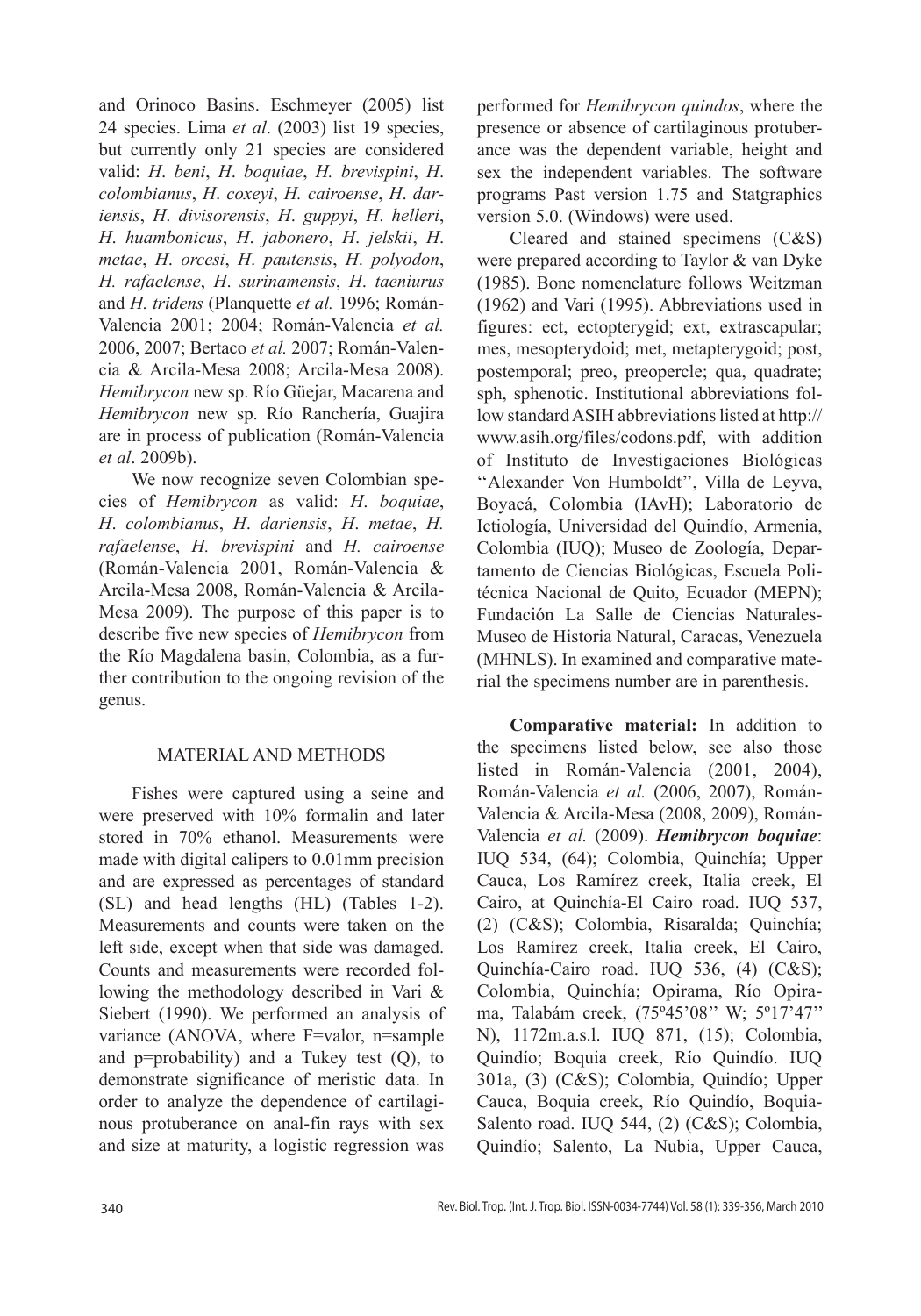| $\frac{1}{2}$ | ļ<br>l<br>j<br>ŀ | <b>BARAGE</b><br>֠<br>.<br>-<br>֖֦֦ׅׅ֪֪ׅ֚֚֚֚֚֡֝֝֬֝֬֝֬֝֬֝<br>į<br>Į<br>í<br>I<br>į<br>j<br>l<br>į<br>i<br>$\ddot{\phantom{0}}$<br>la o saa o frau<br>5.153<br>$\overline{a}$ |
|---------------|------------------|-----------------------------------------------------------------------------------------------------------------------------------------------------------------------------|
|               |                  |                                                                                                                                                                             |

|                                                          |                | Hemibrycon paez               |                            |                         | Hemibrycon quindos                 |
|----------------------------------------------------------|----------------|-------------------------------|----------------------------|-------------------------|------------------------------------|
| Morphometric:                                            | Holotype       | Paratype I n=2                | Paratype II n=18           | Holotype                | Paratype n=68                      |
| Standard length (mm)                                     | 61.08          | $[5.03 - 93.82(38.56)]$       | 20.81-62.30 (40.39)        | 51.8                    | 24.46-46.46 (52.01)                |
| Total length                                             | 71.19          | 18.46-51.40 (37.50)           | 26.18-74.69 (49.75)        | 62.52                   | 30.58-91.57 (62.29)                |
| Percentages of SL:                                       |                |                               |                            |                         |                                    |
| 1. Body depth                                            | 26.96          | 20.96-31.77 (24.33)           | 18.98-26.96 (24.24)        | 26.93                   | 24.07-29.56 (26.82)                |
| 2. Snout-dorsal fin origin distance                      | 54.86          | 48.69-55.58 (52.52)           | 49.80-54.86 (52.10)        | 53.54                   | 48.24-55.56 (51.83)                |
| 3. Snout-pectoral fin insertion distance                 | 24.15          | 19.03-26.84 (24.18)           | 21.87-24.60 (23.25)        | 23.96                   | 20.27-24.3 (21.8)                  |
| 4. Snout-pelvic fin insertion distance                   | 45.07          | 42.57-49.22 (45.81)           | 42.89-46.78 (44.77)        | 44.95                   | 38.58-46.15 (42.61)                |
| 5. Dorsal-fin origin-pectoral-fin distance               | 38.47          | 32.87-38.84 (36.09)           | 33.69-38.47 (36.45)        | 39.21                   | 35.93-42.88 (39.07)                |
| 6. Snout-anal fin origin distance                        | 60.12          | 57.92-65.67 (60.62)           | 56.98-61.84 (59.61)        | 57.09                   | 54.04-59.17 (56.77)                |
| length<br>7. Dorsal fin origin-hypurals plate            | 54.03          | 44.53-56.34 (49.30)           | 45.22-54.03 (49.84)        | 51.46                   | 48.64-60.31 (54.61)                |
| length<br>8. Dorsal fin origin-anal fin origin           | 29.58          | 21.85-30.92 (25.71)           | 23.40-29.58 (26.20)        | 26.86                   | 26.22-30.08 (28.06)                |
| 9. Dorsal fin length                                     | 21.94          | 18.79-26.88 (22.43)           | 20.35-26.24 (22.29)        | 21.08                   | (9.35-23.12 (20.91)                |
| 10. Pectoral fin length                                  | 20.94          | $(4.08 - 22.43) (19.84)$      | $18.07 - 21.87$ (19.57)    | 18.46                   | 16.74-20.21 (18.7)                 |
| 11. Pelvic fin length                                    | 12.85          | 11.79-12.72 (12.30)           | $(0.98 - 15.41)$ $(12.78)$ | 11.59                   | $(0.01 - 14.34(12.13))$            |
| 12. Anal fin length                                      | 15.03          | 13.5-20.58 (17.27)            | $14.79 - 19.54(16.41)$     | 14.96                   | 12.25-16.72 (14.2)                 |
| 13. Caudal peduncle depth                                | 10.31          | 7.28-11.65 (9.86)             | $9.08 - 11.95(10.69)$      | 10.94                   | 9.91-11.83 (10.84)                 |
| 14. Caudal peduncle length                               | 11.76          | 8.24-14.53 (11.28)            | 9.43-14.93 (11.88)         | 10.42                   | $(0.21 - 14.14(12.13))$            |
| 15. Head length                                          | 22.86          | $(9.76 - 29.14(24.24)$        | 20.27-26.96 (22.20)        | 22.13                   | 19.5-23.08 (21.11)                 |
| Percentages of HL                                        |                |                               |                            |                         |                                    |
| 16. Snout length                                         | 29.73          | 22.15-27.31 (24.93)           | 20.32-29.73 (24.69)        | 23.63                   | 21.00-29.45 (25.79)                |
| 17. Orbital diameter                                     | 28.22          | 27.35-44.28 (36.76)           | 28.22-40.08 (35.93)        | 40.02                   | 31.74-42.02 (37.09)                |
| 18. Postorbital distance                                 | 36.39          | 33.80-43.95 (37.97)           | 29.06-38.79 (35.28)        | 35.22                   | 33.27-41.78 (37.51)                |
| 19. Maxilla length                                       | 28.8           | 26.16-33.01 (29.72)           | 22.28-35.00 (29.77)        | 34.26                   | 24.54-34.48 (30.7)                 |
| 20. Interorbital distance                                | 30.52          | 30.14-37.50 (34.07)           | 30.52-36.59 (34.29)        | 37.14                   | 32.86-40.33 (36.33)                |
| 21. Upper jaw length                                     | 29.51          | 23.97-37.04 (31.01)           | 22.00-32.38 (27.45)        | 35.82                   | 25.46-36.00 (31.83)                |
| Meristic:                                                |                |                               |                            |                         |                                    |
| Lateral-line scales                                      | 39             | 39-42                         | $39 - 42$                  | 43                      | $35 - 43$                          |
| Scale rows between dorsal-fin origin and lateral line    | $\circ$        |                               |                            | $\circ$                 |                                    |
| Scale rows between anal-fin origin and lateral line      | $\circ$        | $6 - 3$<br>$6 - 7$<br>$6 - 7$ | $6 - 7$<br>$6 - 7$         | $\sigma$ $\sigma$       |                                    |
| Scale rows between pelvic-fin insertion and lateral line | $\gamma$       |                               |                            |                         | $6-7$<br>$4-5$<br>$4-5$<br>$12-15$ |
| Predorsal median scales                                  | $\tilde{5}$    | $12-15$<br>ii,7-8             | $13-17$<br>ii, $7-8$       | 12                      |                                    |
| Dorsal-fin rays                                          | ii,7           |                               |                            | $\dddot{\mathbf{m}}$ ,7 | $ii - iii, 7 - 8$                  |
| Anal-fin rays                                            | iii.18         | $i$ ii-iv,20-23               | $iii-iv, 18-23$            | iv,25                   | iii-iv,22-26<br>i-ii,6-7           |
| Pelvic-fin rays                                          | $\ddot{u}, 11$ | $\ddot{1}, 6$                 | $\ddot{11.6}$              | $\frac{11.6}{0.9}$      |                                    |
| Pectoral-fin rays                                        |                | ii,10-11                      | ii, 10-11                  |                         | i, 10                              |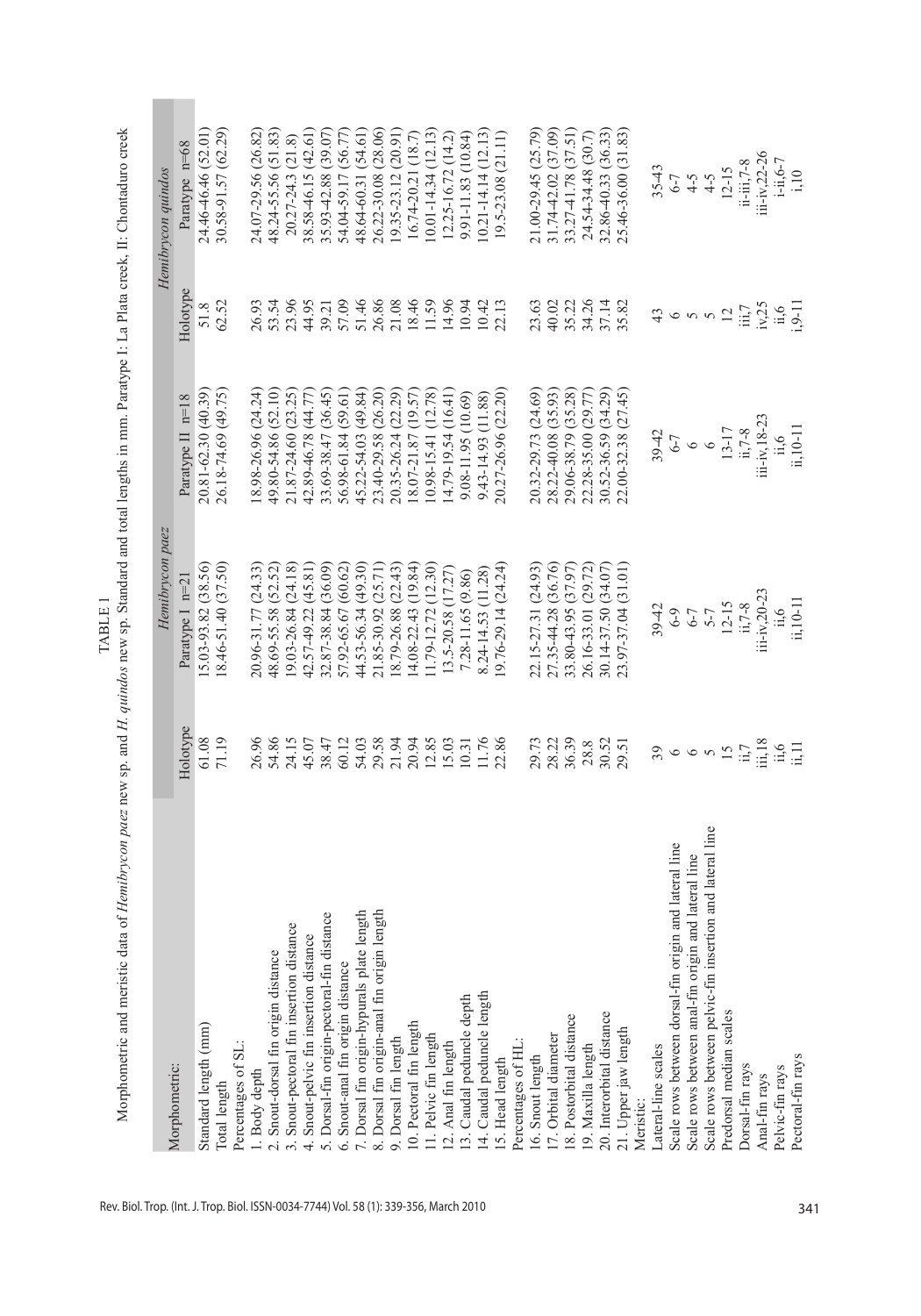Morphometric and meristic data of Hemibrycon virolinica new sp. H. yacopiae new sp. and H. raqueliae new sp. Standard and total lengths in mm Morphometric and meristic data of *Hemibrycon virolinica* new sp. *H. yacopiae* new sp. and *H. raqueliae* new sp. Standard and total lengths in mm TABLE 2 Table 2

**COLLEGE** 

|                                                          |                                               | H. virolinica                                        |                                          | $H.$ yacopiae                             |                                                                                                                  |                                                                                                         | H. raqueliae                                                                |
|----------------------------------------------------------|-----------------------------------------------|------------------------------------------------------|------------------------------------------|-------------------------------------------|------------------------------------------------------------------------------------------------------------------|---------------------------------------------------------------------------------------------------------|-----------------------------------------------------------------------------|
|                                                          | Holotype                                      | Paratype n=33                                        | Holotype                                 | Paratype n=66                             | Paratype n=9                                                                                                     | Holotype                                                                                                | Paratype n=116                                                              |
| Morphometric:                                            |                                               |                                                      |                                          |                                           |                                                                                                                  |                                                                                                         |                                                                             |
| Standard length (mm)                                     | 58.6                                          | 48.9-98.2 (75.8)                                     | 58.5                                     | 22.3-78.81 (50.2)                         | 42.5-88.9 (63.6)                                                                                                 | 87.55                                                                                                   | 30.82-99.35 (46.71)                                                         |
| Total length                                             | 74.0                                          | 50.3-116.1 (93.1)                                    | 72.6                                     | 27.9-95.7 (61.7)                          | 53.5-108.2 (77.4)                                                                                                | 107.33                                                                                                  | 38.86-120.61(54.83)                                                         |
| Percentages of SL.                                       |                                               |                                                      |                                          |                                           |                                                                                                                  |                                                                                                         |                                                                             |
| . Body depth                                             | 28.3                                          | (27.4)<br>21.2-31.9                                  | 25.9                                     | $21.3 - 30.6$ $(26.5)$                    | 24.6-30.6 (26.3)                                                                                                 | 27.09                                                                                                   | 22.83-34.43 (26.52)                                                         |
| 2. Snout-dorsal fin origin distance                      |                                               | 48.9-53.9 (51.6)                                     | 55.3                                     | $42.5 - 55.4$ (53.5)                      | 49.4-54.2 (52.1)                                                                                                 | 52.81                                                                                                   | 49.10-57.58 (52.77)                                                         |
| 3. Snout-pectoral fin insertion distance                 | $52.4$<br>$23.8$                              | 21.3-26.2 (23.2)                                     | 24.8                                     | $18.7 - 27.9$ $(25.2)$                    | 23.0-25.2 (23.9)                                                                                                 | 24.42                                                                                                   | 21.92-28.33 (25.25)                                                         |
| 4. Snout-pelvic fin insertion distance                   | 44.1                                          | 43.9-47.8 (45.3)                                     | 43.8                                     | 42.4-48.1 (44.8)                          | 42.7-45.8 (44.4)                                                                                                 | 43.88                                                                                                   | 41.10-51.86 (46.30)                                                         |
| 5. Dorsal-fin origin-pectoral-fin distance               | 38.4                                          | 33.1-38.8 (36.0)                                     | 39.9                                     | 32.5-39.9 (38.3)                          | 36.0-40.2 (38.0)                                                                                                 | 39.6                                                                                                    | 36.17-45.40 (39.43)                                                         |
| 6. Snout-anal fin origin distance                        |                                               | 55.9-64.7 (59.2)                                     | 60.3                                     | 46.8-62.0 (59.3)                          | 56.4-61.8 (58.9)                                                                                                 | 59.41                                                                                                   | 59.45-65.33 (62.33)                                                         |
| ngth<br>7. Dorsal fin origin-hypurals plate ler          |                                               | 46.6-56.4 (53.3)                                     | 50.5                                     | 46.6-53.4 (50)                            | 50.0-54.8 (52.10)                                                                                                | 50.46                                                                                                   | 45.61-54.76 (49.50)                                                         |
| ngth<br>8. Dorsal fin origin-anal fin origin ler         |                                               | 25.8-32.2 (28.7)                                     | 28.7                                     | 22-30.3 (27.1)                            | 26.1-30.9 (27.9)                                                                                                 | 29.11                                                                                                   | 28.73-35.31 (32.70)                                                         |
| 9. Dorsal fin length                                     | 9 9 9 1 1 2 9<br>6 2 3 2 2 1 2<br>6 2 3 2 2 2 | $19.2 - 22.5(20.6)$                                  | 21.8                                     | $16.2 - 23.3(21.1)$                       | 18.2-21.6 (19.6)                                                                                                 | 22.68<br>21.83                                                                                          | 18.25-24.95 (21.53)                                                         |
| 10. Pectoral fin length                                  |                                               | $17.6 - 22.5(20.4)$                                  | 19.7                                     | 5.7-22.2 (20.1)                           | $17.1 - 21.4(20.0)$                                                                                              |                                                                                                         | 21.71-23.61 (20.86)                                                         |
| 11. Pelvic fin length                                    |                                               | $10.5 - 15.1$ $(13.2)$                               | 10.5                                     | $(0.5-14.1)(13.0)$                        | $10.9 - 13.8(12.4)$                                                                                              | $14.7\,$                                                                                                | 14.64-16.18 (15.15)                                                         |
| 12. Anal fin length                                      | 15.2                                          | $13.1 - 17.2$ $(15.3)$                               | 16.1                                     | $12.1 - 17.7$ $(15.6)$                    | $11.6 - 17.0$ $(14.9)$                                                                                           | 18.55                                                                                                   | 13.17-20.54 (17.20)                                                         |
| 3. Caudal peduncle depth                                 | 10.4                                          | 8.8-12.1 (10.7)                                      | 10.6                                     | 8.8-11.6 (10.1)                           | $(0.4 - 12.0(11.2))$                                                                                             | 11.5                                                                                                    | 8.17-11.54 (10.27)                                                          |
| 14. Caudal peduncle length                               |                                               | $9.4 - 14.5(12.0)$                                   |                                          | $7.1 - 14.5(9.4)$                         | $9.5 - 13.3(11.5)$                                                                                               |                                                                                                         | 7.46-12.83 (10.47)                                                          |
| 5. Head length                                           | $12.2$<br>$22.6$                              | $9.5 - 22.9$ $(20.8)$                                | $\frac{10.7}{22.3}$                      | $6.9 - 25.9$ $(23.2)$                     | 20.3-23.2 (21.5)                                                                                                 | $12.18$<br>$21.31$                                                                                      | 9.35-26.68 (23.12)                                                          |
| Percentages of HL:                                       |                                               |                                                      |                                          |                                           |                                                                                                                  |                                                                                                         |                                                                             |
| 16. Snout length                                         |                                               | 20.6-29.9 (25.8)                                     |                                          | 21.7-28.8 (25.6)                          | 24.5-28.9 (26.0)                                                                                                 | 28.56<br>34.51                                                                                          | 20.98-31.39 (26.02)                                                         |
| 7. Orbital diameter                                      |                                               | 26.7-39.1 (33.0)                                     |                                          | $28.5 - 40.2$ $(34.5)$                    | 26.3-33.7 (37.4)                                                                                                 |                                                                                                         | 31.27-48.02 (40.17)                                                         |
| 18. Postorbital distance                                 |                                               | 36.45-42.8 (39.9)                                    |                                          | $31.3 - 43.5(37.7)$                       | 35.7-44.1 (40.1)                                                                                                 | 34.35                                                                                                   | 28.47-43.60 (35.60)                                                         |
| 19. Maxilla length                                       | 20.15<br>20.20.16<br>20.20.20.20              | 27.0-37.6 (33.2)                                     | 4.6<br>2.6.39<br>2.98.39                 | 30.9-42.7 (36.1)                          | 28.6-35.3 (33.1)                                                                                                 | 32.48                                                                                                   | 23.83-39.26 (33.50)                                                         |
| 20. Interorbital distance                                |                                               | 29.7-38.8 (35.3)                                     | 39.3<br>30.3                             | 34.7-40.6 (37.2)                          | 32.5-39.5 (36.3)                                                                                                 | 37.03                                                                                                   | 29.29-40.45 (35.36)                                                         |
| 21. Upper jaw length                                     |                                               | 28.4-36.9 (33.0)                                     |                                          | 25.0-34.9 (30.6)                          | 27.2-38.2 (31.4)                                                                                                 | 31.46                                                                                                   | 24.17-35.55 (29.39)                                                         |
| Meristic:                                                |                                               |                                                      |                                          |                                           |                                                                                                                  |                                                                                                         |                                                                             |
| Lateral-line scales                                      |                                               |                                                      | 42                                       |                                           |                                                                                                                  |                                                                                                         |                                                                             |
| Scale rows between dorsal-fin origin and lateral line    |                                               |                                                      |                                          |                                           |                                                                                                                  |                                                                                                         |                                                                             |
| Scale rows between anal-fin origin and lateral line      | $\infty$ $\,\rightharpoondown\,$ $\sim$       |                                                      | 650                                      | $40 - 7$<br>$5 - 7$<br>$4 - 6$<br>$4 - 6$ |                                                                                                                  | $\circ \circ \circ \circ \mathop{\mathrm{m}}$                                                           |                                                                             |
| Scale rows between pelvic-fin insertion and lateral line |                                               |                                                      |                                          |                                           |                                                                                                                  |                                                                                                         |                                                                             |
| Predorsal median scales                                  | 12                                            |                                                      | 13                                       |                                           |                                                                                                                  |                                                                                                         | 42-46<br>$7-9$<br>$6-8$<br>$7-9$<br>$7-9$<br>$10-13$<br>$11-113$<br>$11-13$ |
| Dorsal-fin rays                                          | $\dddot{\mathbf{m}}$                          | 40-44<br>5-8<br>5-7<br>5-7<br>5-7<br>10-15<br>11:7-8 | $\lim_{x \to 2} 7$<br>$\lim_{x \to 1} 6$ | 10-14<br>iii, 7-8                         | 40-42<br>$6-7$<br>$5-6$<br>$13-14$<br>$\frac{13}{11}8$<br>$\frac{13}{11}6$<br>$\frac{1}{11}6$<br>$\frac{1}{11}6$ | $\begin{array}{c} \bar{u},\bar{z},\\ \bar{u},\bar{z},\\ \bar{u},\bar{u},\\ \bar{u},\bar{u} \end{array}$ |                                                                             |
| Anal-fin rays                                            | $\frac{23}{11,0}$                             | iii-iv, 18-23<br>ii, 6<br>ii, 10-11                  |                                          | iii-iv,20-26                              |                                                                                                                  |                                                                                                         | iii-iv,23-28                                                                |
| Pelvic-fin rays                                          |                                               |                                                      |                                          | $\ddot{\mathbf{n}}, 6$                    |                                                                                                                  |                                                                                                         | $i\overline{i}$ - $i\overline{i}$ ,6                                        |
| Pectoral-fin rays                                        |                                               |                                                      |                                          | $ii, 9-11$                                |                                                                                                                  |                                                                                                         | ii,9-11                                                                     |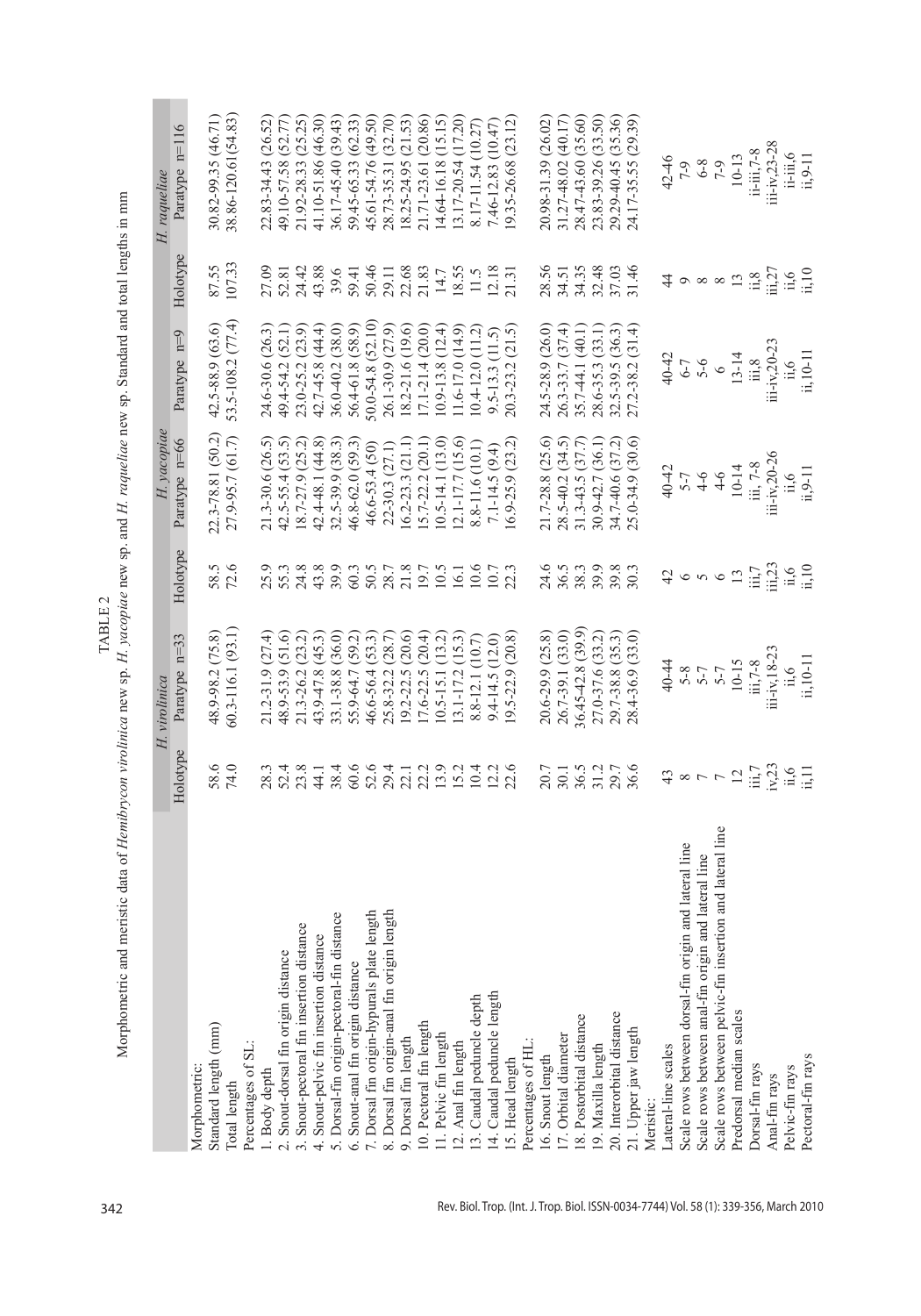Río Quindío, Las Águilas creek, San Juan-La Nubia road, Río Quindío (75º37'17'' W; 4º36'04'' N), 1601m.a.s.l. IUQ 547, (2) (C&S); Colombia, Quindío; Salento, Upper Cauca, El Agrado-Boquia road, Upper Cauca, Río Quindío, La Víbora creek. IUQ 550, (2) (C&S); Colombia, Quindío; El Agrado, Upper Cauca, Río Quindío, Doña Juana creek 500m before from La Víbora creek, San Juan-Boquia road (75º35'54'' W; 4º37'39'' N), 1714m.a.s.l. IUQ 551, (2) (C&S); Colombia, Quindío; Salento, El Agrado to Boquia road, Upper Cauca, Río Quindío, Villa Paola creek (75º35'59'' W; 4º37'38'' N). IUQ 880, (70); Colombia, Caldas; Río Honda, Aranzazu road. IUQ 857, (19); Colombia, Caldas; Middle Cauca, Río Chamberri, La India, Salamina, Caldas (75°30'10'' W; 5°24'55'' N). *H. colombianus*: ICNMNH 753, 4; Colombia, Santander; Río Nevado, Capita Negro. ICNMNH 755, (1) (C&S); Colombia, Santander; Río Nevado, Capita Negro. IAvH 3130, (28); Colombia, Santander, Río Moniquira and Suárez. *H. dariensis*: IUQ 849, (26); Colombia, Río Zungo, road, system Río León. IUQ 888, (6); Colombia, Antioquia; Río Piedras Blancas, system Río Sucio, km. 39 Dadeiba-Mutata road, Mutata. IUQ 929, (3); Colombia, Santa Marta; Honduras creek, road to Mutaizhi. IUQ 852, (2) (C&S); Colombia, Uraba, Villa Ortega. IUQ 1280, (32); Colombia; Río Ranchería. IUQ 1281(17); Colombia; sea Caribe, Guajira, Río Ranchería. *H. guppyi***:**  USNM 290406, (1) (C&S); Trinidad and Tobago; Trinidad, Río Matura. USNM 290406, (7); Trinidad and Tobago; Trinidad, Río Matura. *H. jabonero*: EBRG 4324, (20); Venezuela, Aragua; Río Limón Pozo 350m. from profauna, El Limón. EBRG 4324, (2) (C&S); Venezuela, Aragua; Río Limón Pozo 350m from profauna, El Limón. IUQ 1450, (2) (C&S); Venezuela, Aragua; Río Limón Pozo 350 m from profauna, El Limón. IUQ 533, (before MBUCV-V 24896), (3); Venezuela, Carabobo; Lake Valencia basin, Río El Ercigue, at North from San Joaquin. IUQ 554, (1); Río Orituco; Venezuela. IUQ 1189, (2); Venezuela; Río Rico at Western from Coro. IUQ 1188, (5); Venezuela, Carabobo; Río Tesorero, at Santa Rosa, 5 km from Carabobo. *H. jelskii*: IUQ 1141, (2) (C&S); Ecuador, Orellana; Río Divino to 1600 m.from pozo Chontayacu I, bloque 18. *H. metae*: IAvH 3122, (10); Colombia, Casanare, Aguazul, Río Cachiza, Chichaca creek. *H. orcesi*: MEPN 001538, (17); Ecuador, Morona-Santiago; Río Tayusa, system Río Upano, Méndez-Sucua road. MEPN 001538, (4) (C&S); Ecuador, Morona-Santiago; Río Tayusa, system Río Upano, road Mendez-Sucua. *H. pautensis*: IUQ 533 (Paratypes), (2) (C&S); Ecuador, Morona-Santiago; Río Paute. *H. polyodon*: IUQ 1142 (before MEPN 001533), (2) (C&S); Ecuador, Zamora; Antonio-Guadalupe creek. *H. taeniurus*: MHNLS 8046, (2); Venezuela, Monagas, Río Punceres, to 15km of Quiriquire (63º53' N; 63º09' W). MHNLS 8070, (119); Venezuela, Río Monagas, Aragua (bridge on the Becerros Creek), Maturin-Quiriquire road, ca. 10km Aragua-Maturin (63º25' W; 63º55' N) 100m.a.s.l. *Bryconamericus tolimae*: FMNH 56258 (paratypes), (4), Colombia, Ibagué. IUQ 484, (48), Colombia, Tolima, Ibagué, Pastales, 100m before of Pastales Ibagué-Juntas road, Combeima, Magdalena system (4º30'19" N; 75º17'46" W) 1586m.a.s.l.

### RESULTS

## *Hemibrycon paez*, new sp. (Table 1 & Fig. 1A, 3)

**Holotype:** IUQ 502, 40.2 mm LS; Colombia, Cauca, Inzá, Puerto Valencia, Upper Magdalena, La Topa creek, Río Paez, 100m ca. bridge at La Plata-Inzá road (2°30'01" N; 75°58'06" W) 1175m.a.s.l., 30 Dec. 2002.

Paratypes: IUQ 503, (4) collected with holotype. MCNG 54099, (3) collected with holotype. IUQ 504, (3); Colombia, Huila, La Plata, El Retiro, Chontaduro creek, on the bridge at La Plata-La Argentina road (2°18'51" N; 75°56'36" W) 1190m.a.s.l., 28 Dec. 2002. IUQ 505, (8); Colombia, Huila, La Plata, El Retiro, Chontaduro creek, Río La Plata (2°18'17" N; 75°57'09" W) 1205m.a.s.l., 29 Dec. 2002. IUQ 506, (1) (C&S); Colombia;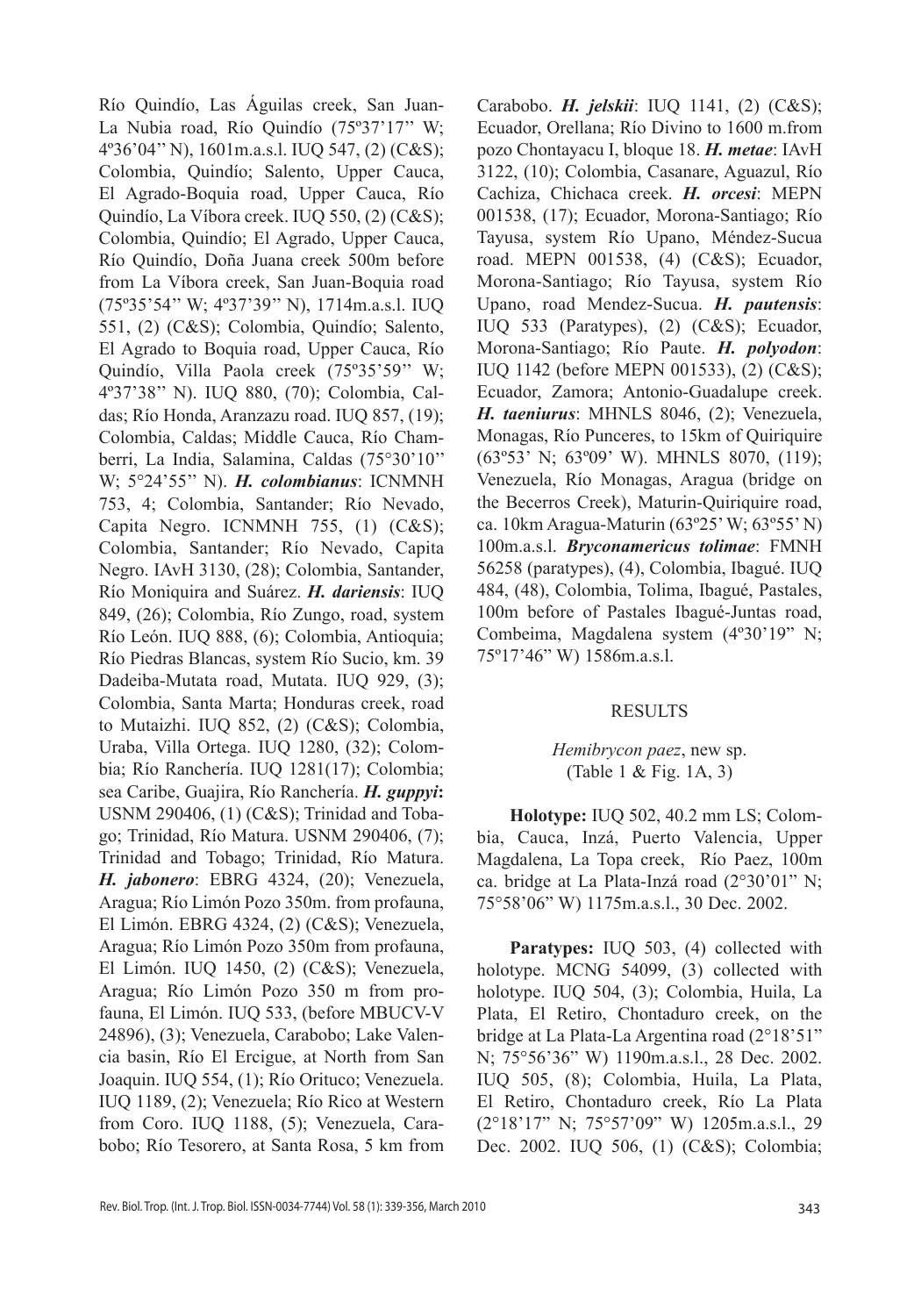

Fig. 1. A) *Hemibrycon paez*, Holotype. IUQ 502, 40.2mm LS; Colombia, Cauca, Inzá, Puerto Valencia, Upper Magdalena, La Topa creek, Río Paez; B) *Hemibrycon quindos*, Holotype. IUQ 485, 52.27mm LS; Colombia, Quindío, Salento, Upper Cauca, Río Quindío Basin, Tinaja creek 200m at Llano Grande-Boquia road.

Huila, La Plata, Río La Plata, Mar. 1982. IUQ 507, (1) (C&S); Colombia, Huila, La Plata, El Retiro, Chontaduro creek, Río La Plata (2°18'17" N; 75°57'09" W) 1205m.a.s.l., 29 Dec. 2002. ICNMNH 1551, (6); Colombia; Huila, La Plata, Río La Plata, Mar. 1982. ICNM-NH 1550, (1); Cauca, Inzá, Puerto Valencia, La Topa creek, Río Paez system, 100m ca. at bridge at La Plata-Inzá road (2°30'01" N; 75°58'06" W) 1175m.a.s.l., Mar.1982. MTD F 27617- 27618, (2); Colombia, Huila, La Plata, El Retiro, Chontaduro creek, Río La Plata (2°18'17" N; 75°57'09" W) 1205m.a.s.l., 29 Dec. 2002.

**Diagnosis:** *Hemibrycon paez* differs in number of lateral line scales (39 to 42 vs. 43 to 54; except 34 to 35 in *H. orcesi*), in the number of scales between lateral line and anal-fin



Fig. 2. A) *Hemibrycon raqueliae*, Holotype. IUQ 495, 88.88mm LS; Colombia, Caldas, Samaná, Middle Magdalena, Río La Miel Basin, Tasajo creek; B) *Hemibrycon virolinica*, Holotype. ICNMNH 6704, 59.05mm LS; Colombia, Santander, Virolín, Cañaverales creek on the Virolín-Sogamoso road; C) *Hemibrycon yacopiae*, Holotype. ICNMHN 6705, 59.15mm LS; Colombia, Cundinamarca, Yacopi, Hatico-Moral, Río Hatico, Río Aldana system, Middle Magdalena Basin, Oct. 1995.

origin (6 to 7 vs. 4 to 5; except 7 to 9 in *H. colombianus*) and scales between lateral line and dorsal-fin origin (6 to 7 vs. 8; except 7 to 10 in *H. colombianus*, F=53.47 n=76 p<1.27 E-10). Additionally, most specimens of *H. paez*  differ from those of *H. boquiae*, *H. yacopiae*  and *H. raqueliae* in the number of anal-fin rays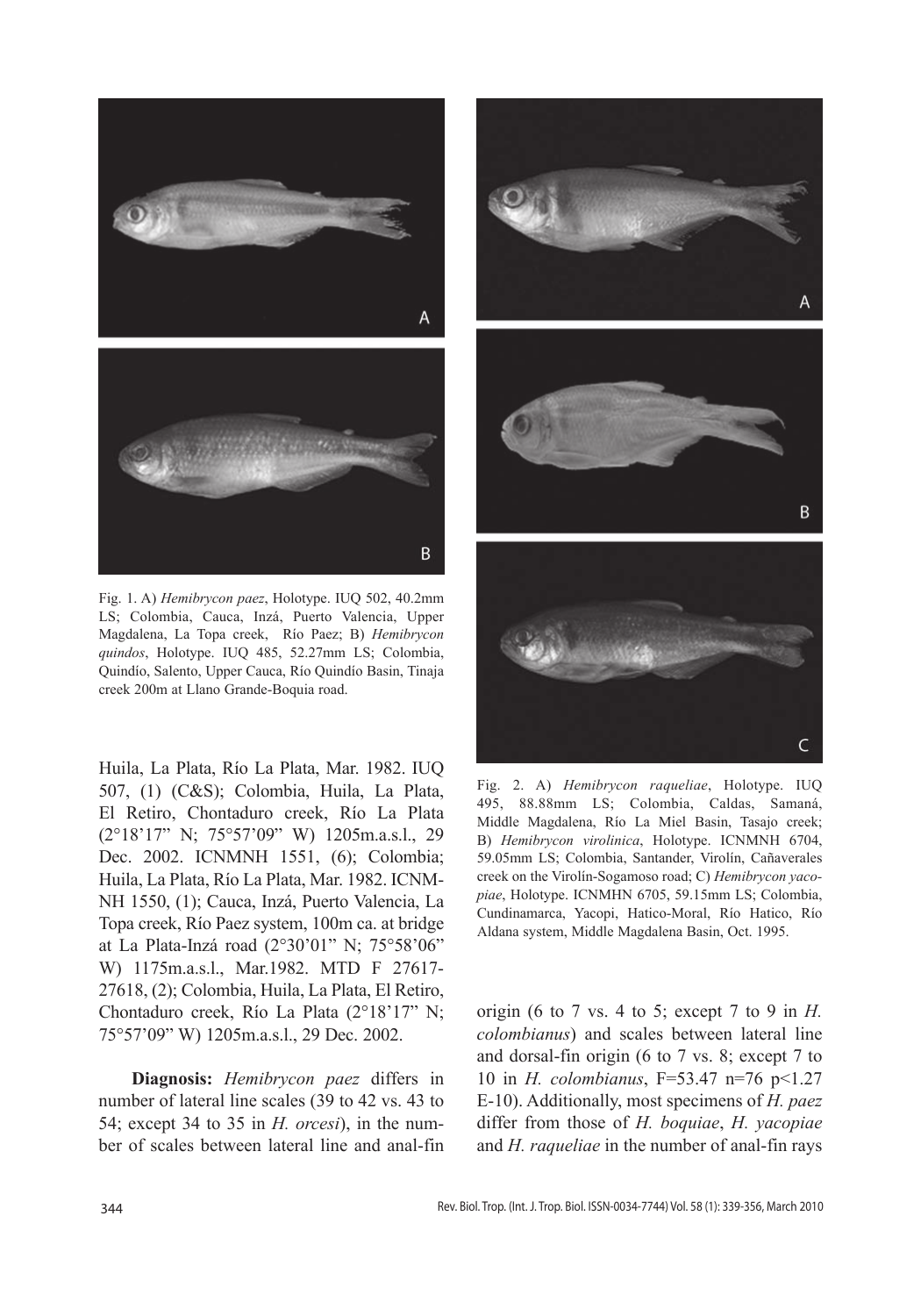

Fig. 3. South America drainage showing type locality of *Hemibrycon paez* ( $\circled{O}$ ), *H. quindos* ( $\neg$ ), *H. raqueliae* ( $\triangle$ ), *H. virolinica*  $(\blacklozenge)$  and *H. yacopiae*  $(\square)$ .



Fig. 4. Suspensorium of *Hemibrycon paez*. Cartilage is indicated by hatching.

(19 to 23 vs. 23 to 29). Too *H. paez* is readily distinguished from its congeners by having the mesopterygoid barely touching the metapterygoid (Fig. 4) (vs. overlapping the metapterygoid, except in *H. jabonero*, *H. rafaelense* and *H. guppyi*).

**Description:** Morphometric and meristic data for *H. paez* are presented in Table 1. Body elongate, dorsal profile of head oblique; area above orbits convex. Caudal peduncle laterally compressed in all specimens. Head and snout short; jaws equal, mouth terminal; lips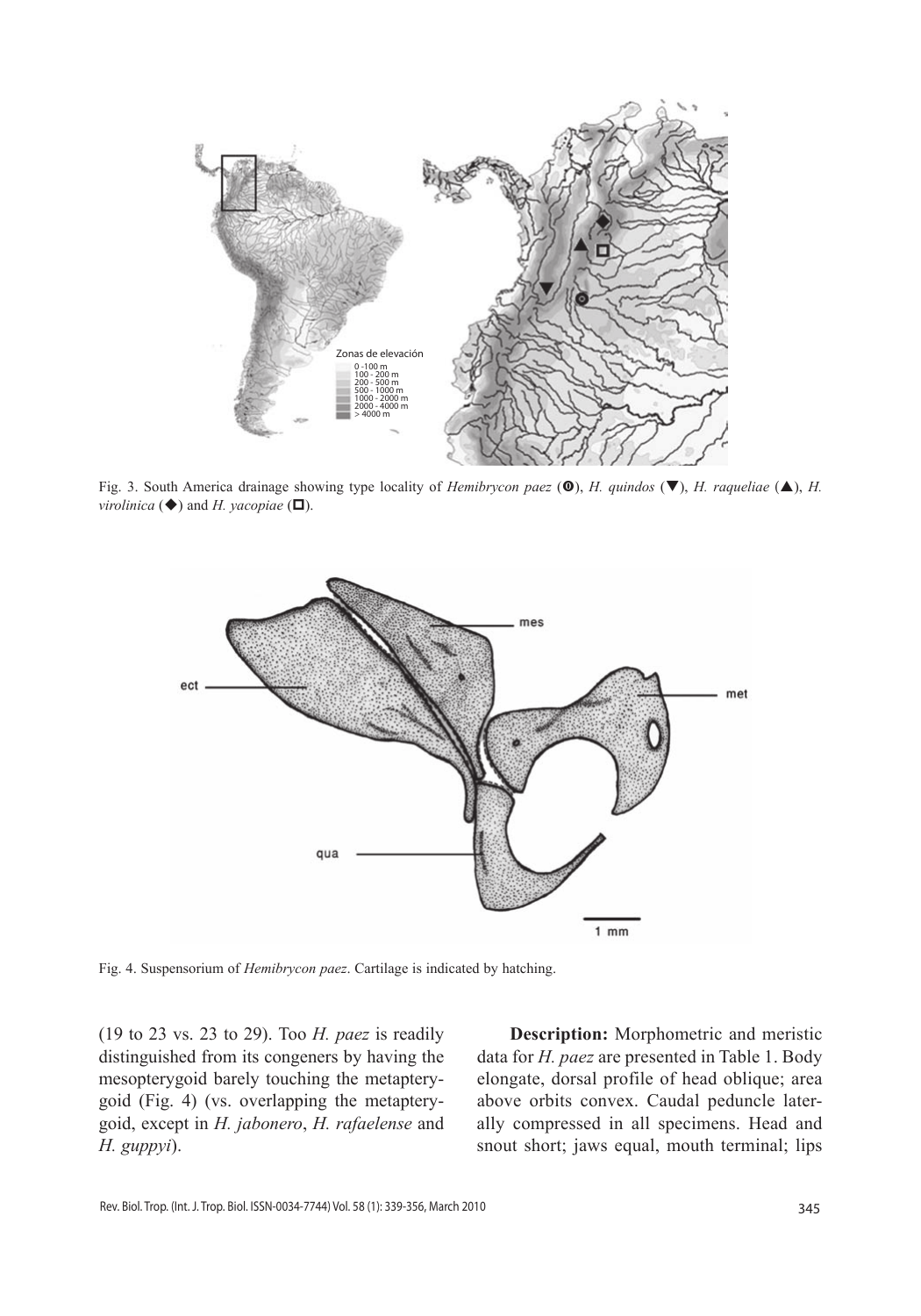soft and flexible, not covering external tooth row of premaxilla. Ventral border of upper jaw slightly concave. Maxilla ending posteriorly at vertical through of anterior border of orbit. Opening of posterior nostrils vertically ovoid; opening of anterior nostrils with posterior membranous flap.

Six infraorbitals bones present, all with laterosensory canal. Third infraorbitals long, wide, with ventral and posterior borders contacting preopercle. Supraorbital absent. Premaxilla with two rows of teeth. Outer tooth row with five-six tricuspid teeth arranged in straight line. Inner row with four tricuspid teeth, with central cusp slightly larger. Maxilla short with posterior tip not reaching vertical through anterior border of third infraorbitals. Maxilla with four to six teeth on the anterior and ventral borders. Specimens of 40 mm SL or smaller with four to ten tricuspid on maxilla, not extending a long entire anterior and ventral border. Dentary with three large teeth followed by nine unicuspid teeth. Dentary joined to angulo-articular through three apophyses.

Rhinosphenoid ossified. Orbitosphenoid with short, wide apophyses. Dorsal-fin margin oblique, second ray simple and first two branched rays longest. Mesopterygoid barely touching the metapterygoid. Pectoral girdle with sharp dorsal process on cleithrum, extending a long two-thirds of supracleithrum. Cleithrum short, located at level of posterior middle of opercle. Pelvic fin short, tip of fin almost reaching anal-fin origin. Pelvic bone elongated, straight, pointed, and running parallel to belly; ischiatic process short, with one small pointed apophyses.

Caudal fin forked with short lobes. Caudalfin rays 10/9. Pored lateral line scales 39-42, extending from supracleithrum to hypurals joint. Lateral line slightly curved ventrally between first and eighth or ninth scales, straight posteriorly. Total vertebrae 40-41.

**Color in life:** Dorsum green yellowish, lateral region silvery-blue and ventral region of the body silvery-white. Opercle spot present, silvery-yellow blotch present between opercular

and humeral spot. Dark round humeral spot and round spot on caudal peduncle prolonged on to middle caudal ray fins present. Red spot present on the ventral posterior caudal peduncle. All fins hyaline, except caudal-fin lobes greenish-yellow.

**Secondary sexual dimorphism:** Males with reduced hooks on rays of anal, pelvic, pectoral and dorsal fins. A row of hooks on each branched pelvic-fin ray, which are distributed from the proximal end. All branched anal-fin rays with eight to 10 hooks along proximal end. Branched pectoral-fin rays with five to six hooks on the distal end. Branched dorsal-fin rays with five to six hooks on the distal end.

**Distribution:** This species is found in drainages of the Río La Plata, Upper Río Magdalena Basin.

**Etymology:** The name *paez* is a substantive noun in opposition, and refers to the native Latin Americans known as the Paeces or Guambianos who occupy the type locality of this new taxon.

**Ecological notes:** From the Río La Plata, La Topa and Chontaduro creeks: surface temperature 19.2-20.5°C (mean 19.7°C), air temperature 18.8-22.8°C (mean 21.1°C), dissolved oxygen 7.6-8.0mg/l (mean 7.9mg/l), saturation 98-100% (mean 99.2%), clear water, width 5-6m, with substrate composed of stone, sand and decaying organic material.

> *Hemibrycon quindos*, new sp. (Table 1 & Fig. 1B, 3)

**Holotype.** IUQ 485 (male), 52.27mm LS; Colombia, Quindío, Salento, Upper Cauca, Río Quindío Basin, Tinaja creek 200m at Llano Grande-Boquia road (4°36'57" N; 75°36'36" W) 1712m.a.s.l, 4 Dec. 2002.

**Paratypes:** Collected with holotype: IUQ 486, (18); IUQ 487, (28); Colombia, Quindío, Salento, Llano Grande, Upper Cauca, Río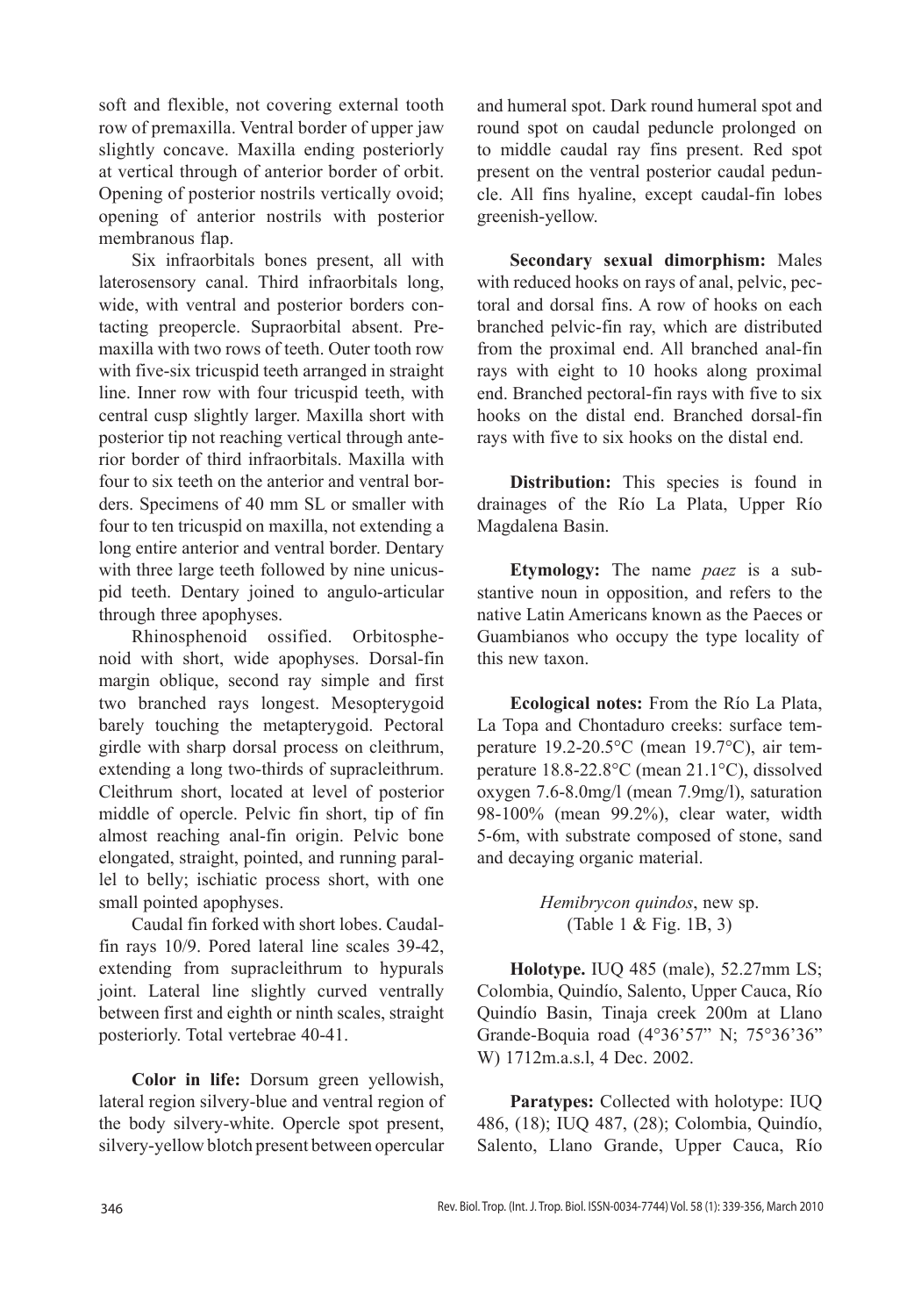Quindío Basin, Tinaja creek 300m at Llano Grande to Boquia road (4°36'57" N; 75°36'36" W) 1712m.a.s.l., 29 Jan. 2002. IUQ 488, (2) (C&S); Colombia, Quindío, Salento, Upper Cauca, Río Quindío Basin, Tinaja creek, 300m at Llano Grande to Boquia road (4°36'57" N; 75°36'36" W) 1712m.a.s.l., 29 Jan. 2002. IUQ 489, (15); Colombia, Quindío, Salento, Upper Cauca, Río Quindío Basin, Tinaja creek, 300 m at Llano Grande to Boquia road (4°36'57" N; 75°36'36" O) 1712m.a.s.l., 11 Jul. 1996. MTD F 27621-27622, (2); Colombia, Quindío, Salento, Llano Grande, Upper Cauca, Río Quindío Basin, Tinaja creek, 300m at Llano Grande to Boquia road (4°36'57" N; 75°36'36" W) 1712m.a.s.l., 29 Jan. 2002.

**Diagnosis:** *Hemibrycon quindos* is readily distinguished from its congeners by one autopomorphic character (Arcila-Mesa 2008): Male with cartilaginous protuberance, rounded on all branched anal fin rays (vs. cartilaginous protuberance not present on anal-fin rays in males); by having the maxilla without a fold on its anterior end (vs. maxilla with folding only at posterior end, except in *H. rafaelense*). *H. quindos* differs in the number of pored scales in the lateral line (35 to 40 vs. 40 to 46, F=118.1 n=90 p<2.03 E-14; except 46 to 54 in *H. colombianus*). *H. quindos* is similar to *H. boquiae* in having the depressed pectoral-fin falling short of the pelvic-fins origin and in its morphometric and meristic values; the species also differs in the form of the pelvic bone (blunt and osseous in the *H. quindos*, rounded and with cartilage in *H. boquiae*), form of orbitosphenoid (short and wide in *H. quindos,* slender and elongate in *H. boquiae*), and the number of small teeth on the dentary (ten in *H. quindos*, five in *H. boquiae*).

**Description:** Morphometric and meristic data for *H. quindos* are presented in Table 1. Body robust anteriorly, dorsal profile of head convex; area above orbits convex. Caudal peduncle laterally compressed in all specimens. Head and snout short; jaws equal, mouth terminal; lips soft and flexible, not covering external tooth row of premaxilla; ventral border of upper jaw slightly concave; maxilla ending posteriorly at vertical through anterior border of orbit, without a fold on its anterior end. Opening of posterior nostrils vertically ovoid; opening of anterior nostrils with posterior membranous flap.

Six infraorbitals bones, all with laterosensory canal. Third infraorbitals long, wide, with ventral and posterior borders in contact with propercle. Supraorbital absent. Premaxilla with two rows of teeth; outer row with four-five tricuspid teeth arranged in straight line. Inner row with four teeth with three or four cusps with central cusp slightly larger. Maxilla short with posterior tip falling short of anterior border of second infraorbitals. Maxilla with nine-ten tricuspid teeth, extending along anterior and ventral border. Dentary with three large teeth followed by ten small unicuspidate teeth.

Rhinosphenoid ossified. Orbitosphenoid with short, wide or narrow apophyses. Parasphenoid slender and undivided posteriorly. Without mesethmoid cartilage along dorsal and lateral margins, but with cartilage along anterior and dorsal margin of parasphenoid. Anterior portion of parasphenoid covering postero dorsal surface of vomer; posterior portion of parasphenoid in contact with prootic and basioccipital. Dorsal-fin margin oblique, second ray unbranched and first two branched rays longest.

Pectoral girdle with a sharp dorsal process on cleithrum, reaching one third of length of supracleithrum. Cleithrum long, located at level of posterior of middle portion of opercle. Pelvic fin elongate, tip of fin falling short of anal-fin origin. Pelvic bone elongated with tip straight and blunt. Ischiatic process short.

Caudal-fin unscaled, bifurcated with short lobes and pointed tips. Caudal-fin rays 10/11. Pored lateral-line scales 35-40, extending from supracleithrum to hypurals joint. Lateralline pores forming curve in ventral direction between the first and tenth scale with rest in straight line. Total vertebrae 39-40.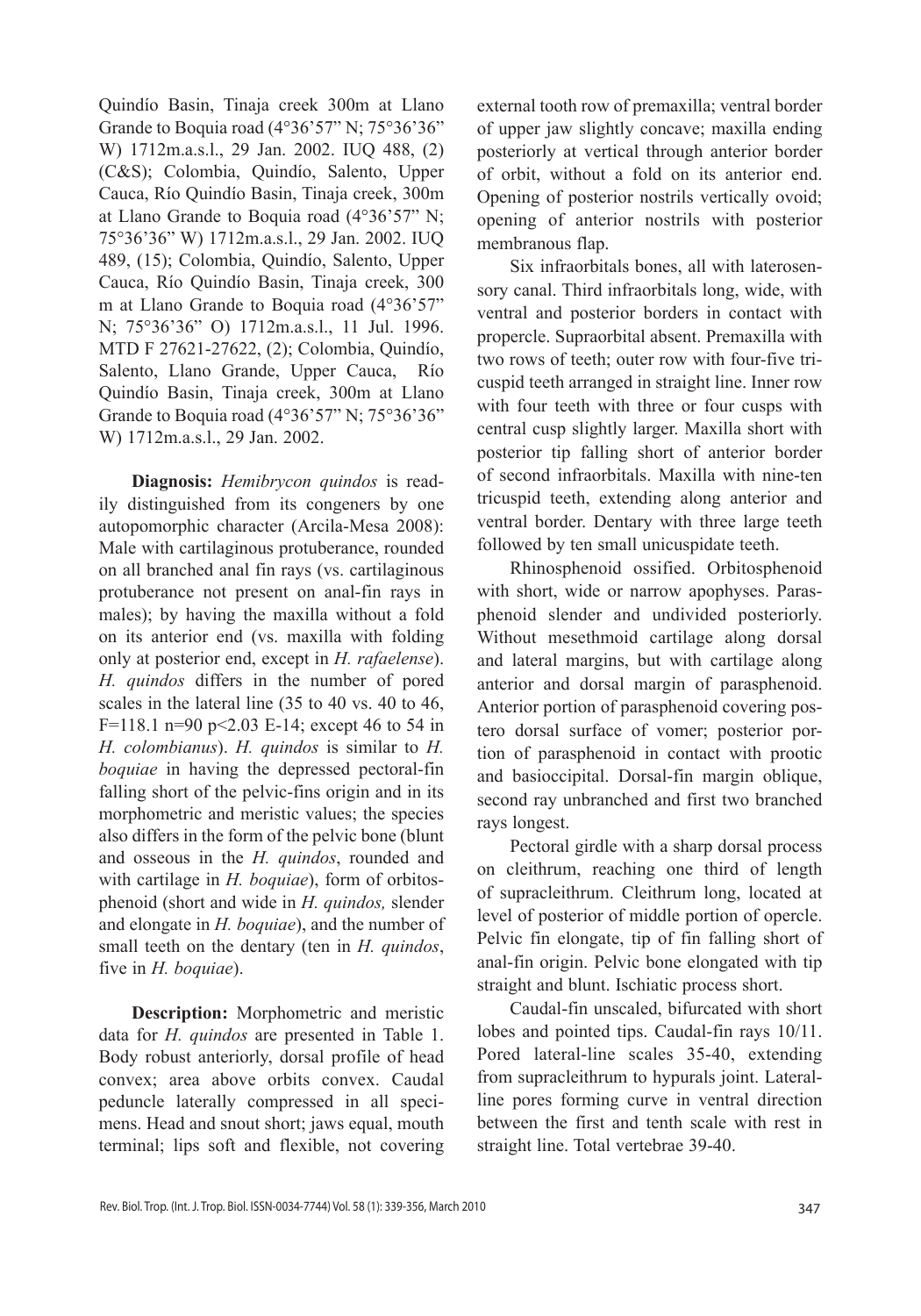**Color in life:** Dorsal greenish-yellow, lateral portion silvery-white (also blue-green or mulberry) the silvery-white color is more pronounced ventrally. Humeral spot dark and round. Round spot on caudal peduncle extending on to middle caudal-fin ray. Pectoral and pelvic fins yellow. Dorsal-fin hyaline; caudal fin reddish-yellow basally.

**Secondary sexual dimorphism:** Males with reduced hooks on rays of anal, pelvic, pectoral and dorsal fins. With a row of hooks on each branched pelvic-fin ray. All branched anal-fin rays with eight to ten hooks. Branched pectoral-fin rays with three to four hooks. Branched dorsal-fin rays with five to six hooks. All hooks on the distal end.

**Distribution.** This species known only from type locality.

**Etymology.** The name *quindos* is a substantive noun in opposition, and refers to the native Latin American people known as the Quindos, who once occupied the type locality of new taxon.

**Ecological notes.** See Román-Valencia & Botero (2006). Those authors also reported physical and chemical data of their habitat.

# *Hemibrycon raqueliae*, new sp. (Table 2 & Fig. 2A, 3)

**Holotype:** IUQ 495, 88.88 mm LS; Colombia, Caldas, Samaná, Middle Magdalena, Río La Miel Basin, Tasajo creek (5º23'55" N; 74º59'05" W) 1482m.a.s.l., 3 Jan. 2003.

**Paratypes:** IUQ 496, (2); Colombia, Caldas, Samaná, Middle Magdalena, Río La Miel Basin, Tasajo creek (5º23'55" N; 74º59'05" W) 1482m.a.s.l., 3 January 2003. IUQ 497, (99); Colombia, Caldas, Samaná, La Vención, Middle Magdalena, Río La Miel Basin, Santa Rita creek, 4 Jan. 2003. MCNG 54102, (5); Colombia, Caldas, Samaná, La Vención, Middle Magdalena, Río La Miel Basin, Santa

Rita creek, 4 Jan. 2003. IUQ 498, (2) (C&S); Colombia, Caldas, Samaná, La Vención, Middle Magdalena, Río La Miel Basin, Santa Rita creek, 4 Jan. 2003. ICNMHN 3281, (5); Colombia, Caldas, at Norcasia-Samaná road, Middle Magdalena, Río La Miel Basin, El Aquila creek; 8 Dec. 1992. MHNUC 019, (1); Colombia, Caldas, Manzanares, Middle Magdalena, Río Manzanares Basin (5º03'06" N; 75º35'05" W), 7 Dec. 1997. MTD F 27625- 27626, (2); Colombia, Caldas, Samaná, La Vención, Middle Magdalena, Río La Miel Basin, Santa Rita creek, 4 Jan. 2003.

**Diagnosis:** *Hemibrycon raqueliae* is distinguished from its congeners by having a widened first tooth on the maxilla with the remaining teeth decreasing sharply in size (Fig. 5) (vs. first tooth of maxilla slender, remaining teeth gradually diminishing), by having the first maxilla tooth pentacuspid and wider than the others (vs. first tooth on maxilla unicuspid or tricuspid and of same size as the others, except in *H. colombianus* and *H. virolinica*); by the absence of an expansion on the ventral anterior tip of the maxilla (vs. with expansion on the ventral anterior tip of the maxilla, except in *H. metae*). It differs from *H. colombianus* by the number of pored scales in the lateral line (42 to 46 vs. 46 to 54, F=398.4, n=122 p<1.24 E-45); and from the species of *Hemibrycon* from the Upper and Middle Río Magdalena drainage by the number of branched anal-fin rays (25 to 29 vs. 19 to 24, Q=1.72 E-05 p<2.74 E-39).

**Description:** Morphometric and meristic data for *H. raqueliae* are presented in Table 2. Body robust anteriorly, dorsal profile of head oblique; area above orbits convex. Caudal peduncle laterally compressed. Head and snout short; jaws equal, mouth terminal. Lips soft, flexible, and not covering external tooth row of premaxilla. Ventral border of upper jaw slightly concave; maxilla ending posteriorly at vertical through anterior border of second infraorbitals. First tooth of maxilla pentacuspid, wider than rest which decrease sharply in size, ventral anterior tip of the maxilla not expanded. Opening of posterior nostrils vertically ovoid;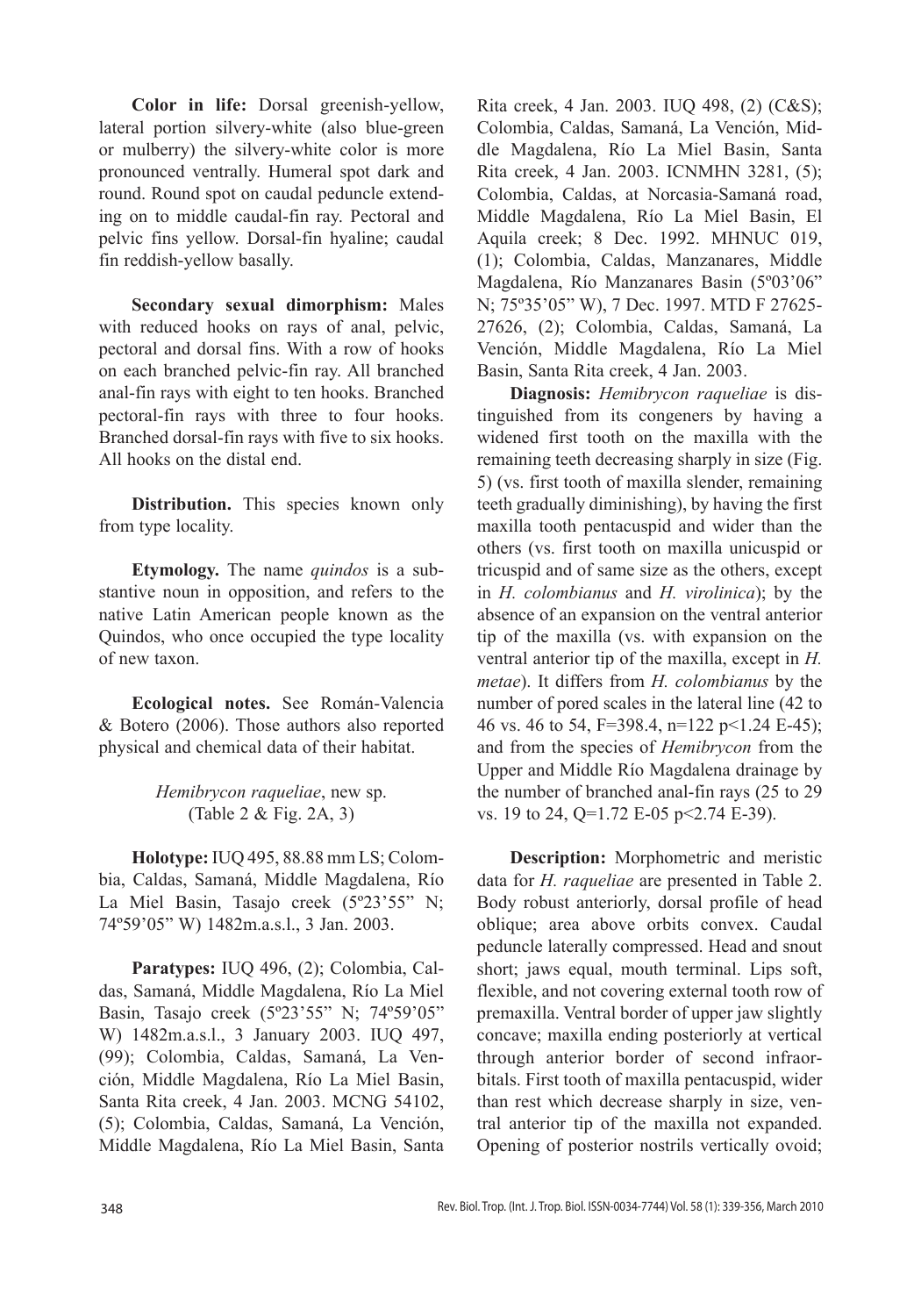

Fig. 5. Maxilla of *Hemibrycon raqueliae*.

opening of posterior nostrils with posterior membranous flap.

Six infraorbitals, all with laterosensory canal; third infraorbitals long, wide and with ventral and posterior borders in contact with preopercle. Supraorbital absent. Premaxilla with two rows of teeth. Outer tooth row with four or five pentacuspid teeth arranged irregular pattern. Inner tooth row with four tricuspid teeth, with central cusp larger. Maxilla short with posterior tip falling short of anterior border of third infraorbitals. Maxilla with six-12 tricuspid teeth, and three unicuspid teeth,

extending along anterior and ventral borders. Some immature specimens (<50 mm SL) with only three to six teeth on maxilla, not covering all entire anterior and ventral borders. Dentary with three large pentacuspid teeth with central cusp largest, these teeth followed six to seven small teeth with one or three cusps.

Rhinosphenoid ossified. Orbitosphenoid with short, narrow apophyses. Parasphenoid elongate and undivided posteriorly. Mesethmoid cartilage lacking extension to dorsal and lateral margins of rhinosphenoid, but with cartilage along dorsal and anterior margin of parasphenoid. Dorsal-fin margin oblique, second ray unbranched and first two branched rays longest. Pectoral girdle with sharp dorsal process on cleithrum, extending 1/3 length of supracleithrum. Cleithrum short, located at level of middle of length of opercle. Pelvic-fin elongate, with tip of fin not reaching anal-fin origin. Pelvic bone elongate with tips straight and blunt, with cartilage on postero-inferior end. Ischiatic process short, tip with two apophyses.

Caudal-fin unscaled, bifurcated with short lobes. Caudal-fin rays 10/9-10. Pored lateral line scales 42-46, extending from supracleithrum to hypurals joint. Lateral line pores forming slight curve in ventral direction between first and tenth scale with rest in straight line. Total vertebrae 42-43.

**Color in life:** Dorsal area dark blue, lateral region and ventral silvery white, more intense ventrally. Round humeral blotch dark gray. Orbit yellow dorsally. Round peduncle spot extending on to middle caudal ray-fins. A red spot present on ventral posterior caudal peduncle. All fin hyaline except anal fin which has dark rays and is hyaline basally.

**Secondary sexual dimorphism:** Males with row of hooks well developed on each ray segment of pelvic and anal-fins. Branched analfin rays with 3-13 hooks, on firth to twelfth rays. One simple pelvic-fin rays with three-11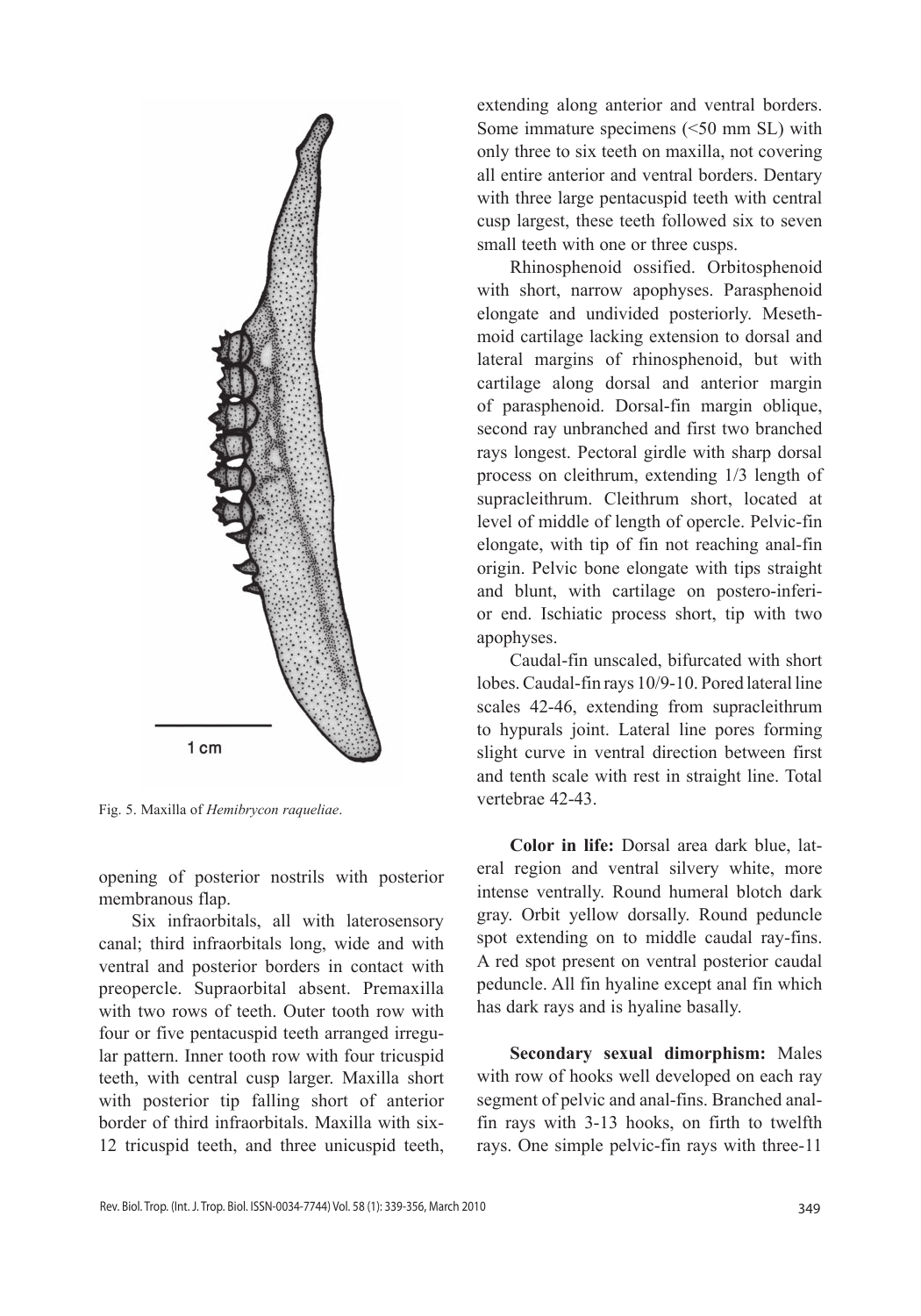hooks; all branched pelvic-fin rays with 11 to 17 hooks on basal two thirds of rays.

**Distribution:** Río La Miel Basin, Middle Río Magdalena.

**Etymology:** The species is named to honor biologist Raquel Ivveth Ruiz Calderón, in recognition for her generous contribution of works for the preservation and study of Neotropical fishes.

**Ecological notes:** Surface temperature 21.5°C, air temperature 22.4°C, dissolved oxygen 7.0mg/l and 60% saturation, width fivesix m. Substrate stone, sand, and decaying organic in decomposition and detritus, water crystalline.

# *Hemibrycon virolinica*, new sp. (Table 2 & Fig. 2B, 3)

Holotype: ICNMNH 6704, 59.05mm LS; Colombia, Santander, Charalá locality, Virolín creek, Río Cañaverales Basin, 27 April. 1983

Paratype: ICNMNH 2870, (5) collected with holotype. IUQ 501, (1) (C&S) collected with holotype. ICNMHN 6736, (12); Colombia, Santander, Charalá locality, Virolín, Río Luisito-Río Virolín, La Cristala creek (6°06'24" N; 73°11'55" W), 1759m.a.s.l., 29 Nov. 1978. IUQ 521, (9); Colombia, Santander, Charalá locality, Río Virolin, Río Cañaverales on the Virolin-Sogamoso road (6°05'40" N; 73°11'58" W) 1744m.a.s.l., 4 Feb. 2004. MCNG 54103, (2); Colombia, Santander, Charalá locality, Virolín creek, Río Cañaverales on the Virolin-Sogamoso road (6°05'40" N; 73°11'58" W) 1744m.a.s.l., 4 Feb. 2004. IUQ 522, (4); Colombia, Santander, Charala locality, Virolín creek on the Virolin-Sogamoso road (6°06'02" N; 73°11'35" W) 1790m.a.s.l., 4 Feb. 2004.

**Diagnosis:** *Hemibrycon virolinica* is readily distinguished from its congeners by having the posterior end of the extrascapular spine surpassing the postemporal (Fig. 6) (vs. posterior end of extrascapular not exceeding postemporal



Fig. 6. Cranium of *Hemibrycon virolinica.*

spine); by having the posterior end of the first proximal pteryigiophores of dorsal fin of the same size as the anterior edge (vs. the posterior end of the first proximal pteryigiophores of dorsal fin more elongated than the anterior edge, except in *H. polyodon*). Additionally, *H. virolinica* differ from those of *H. colombianus*  in the number of pored scales in the lateral line (40 to 44 vs. 46 to 54,  $F=145.3$  n=70 p<3.20 E-19); and from other species from the upper and middle Magdalena drainage by the absence of a lateral band and the presence of a pigmented adipose fin (vs. with lateral band and hyaline adipose fin).

**Description:** Morphometric and meristic data for *H. virolinica* are present in Table 2. Body robust, dorsal profile of head convex; area above orbits convex. Dorsal profile of body convex from supraoccipital to dorsal-fin origin posteroventrally, oblique from base of last dorsal-fin ray to caudal-fin base. Ventral profile of body convex from snout to analfin base, convexity more pronounced beyond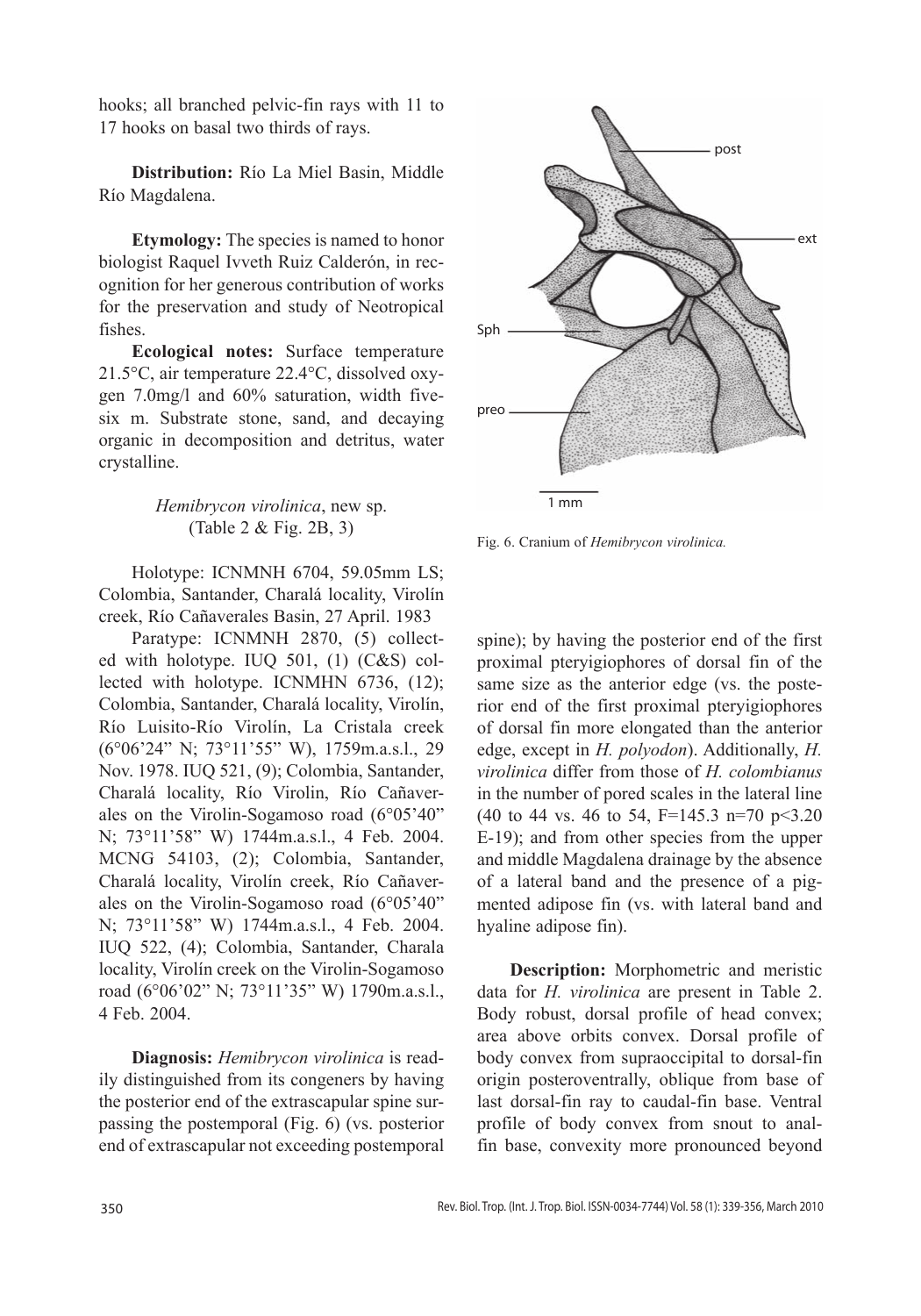posterior portion of pectoral-fin. Caudal peduncle laterally compressed. Head and snout short; jaws equal, mouth terminal; lips soft and flexible, not covering external tooth row of premaxilla. Ventral border of upper jaw slightly concave; maxilla ending posteriorly at vertical through of anterior border of orbit. Opening of posterior nostrils vertically ovoid; opening of anterior nostrils with posterior membranous flap. Six infraorbitals present, first five with laterosensory canal segment; third infraorbitals long, wide, with ventral and posterior borders in contact with preopercle.

Six infraorbitals present, all with laterosensory canal. Third infraorbitals long, wide, with ventral and posterior borders contacting preopercle. Supraorbital absent. Premaxilla with two rows of teeth. Outer tooth row with threefour tricuspid teeth arranged in straight line. Inner row with four tricuspid teeth, with central cusp larger. Maxilla short with posterior tip falling short of anterior border of third infraorbitals. Maxilla with six-ten tricuspid teeth, covering anterior and ventral borders of bone. Dentary with three or four large teeth followed by three small unicuspid teeth, located along posterior region.

Rhinosphenoid cartilaginous. Orbitosphenoid with large, narrow apophyses. Parasphenoid elongate and undivided posteriorly. Mesethmoid cartilage extending to anterior limit of parasphenoid. Anterior portion of parasphenoid cartilaginous, covering vomer; posterior portion of parasphenoid in contact with prootic and basioccipital. Nasal bones present. Dorsal-fin margin oblique, second ray unbranched and first two branched rays longest. The posterior end of the first proximal pteryigiophores of dorsal fin of the same size as the anterior edge. Pectoral girdle with sharp dorsal process on cleithrum, extending along 1/3 of supracleithrum. Cleithrum long, located at level of middle of length of opercle. The posterior end of the extrascapular spine surpassing the postemporal. Pelvic-fin short, with tip of depressed fin falling short of anal-fin origin. Pelvic bone elongated, located parallel to belly, bone short, straight and sharp. Ischiatic process short, convex, and with two pointed small apophyses.

Caudal-fin unscaled, bifurcated with short lobe ending in distinct point. Caudal-fin rays 10/9. Pored lateral line scales 40-44, extending from supracleithrum to hypurals joint. Lateral line pores forming slight curve in ventral direction between first and eighth scale with rest in straight line. Total vertebrae 39-41

**Color in life:** Dorsum dark, sides sliverywhite more so ventrally. Round violet spot on opercle. Dark humeral spot vertically elongate. A dark elongate band on caudal peduncle that extends on to middle caudal-fin rays. A red spot present on the ventral posterior caudal peduncle. Caudal-fin base dark yellow, lobes hyaline; pectoral fin yellow with rays dark basally, pelvic fins hyaline, dorsal fin with dark bands extending on to rays, more pronounced on the tips.

**Secondary sexual dimorphism:** Males with hooks developed on anal and pelvic fins rays. With 14 to 16 hooks on each branched pelvic-fin ray. First unbranched and next eight to nine branched of anal-fin rays with 10-11 hooks, all distributed at anterior ends of rays.

**Distribution:** This species is known only from the type locality.

**Etymology:** The species is named after the type locality, Virolín in Santander state Colombia.

**Ecological notes:** Water surface temperature 15.8-27.5°C, air temperature 17.3-21.4°C, dissolved oxygen 4.3-7.9mg/l and 87-99% saturation, pH 6.9-8.1. Width 2-10m, substrate stone and sand, water coffee colored.

> *Hemibrycon yacopiae*, **new sp.** (Table 2 & Fig. 2C, 3)

**Holotype.** ICNMHN 6705, 59.15mm LS; Colombia, Cundinamarca, Yacopi, Hatico-Moral, Río Hatico, Río Aldana system, Middle Magdalena Basin, Oct. 1995.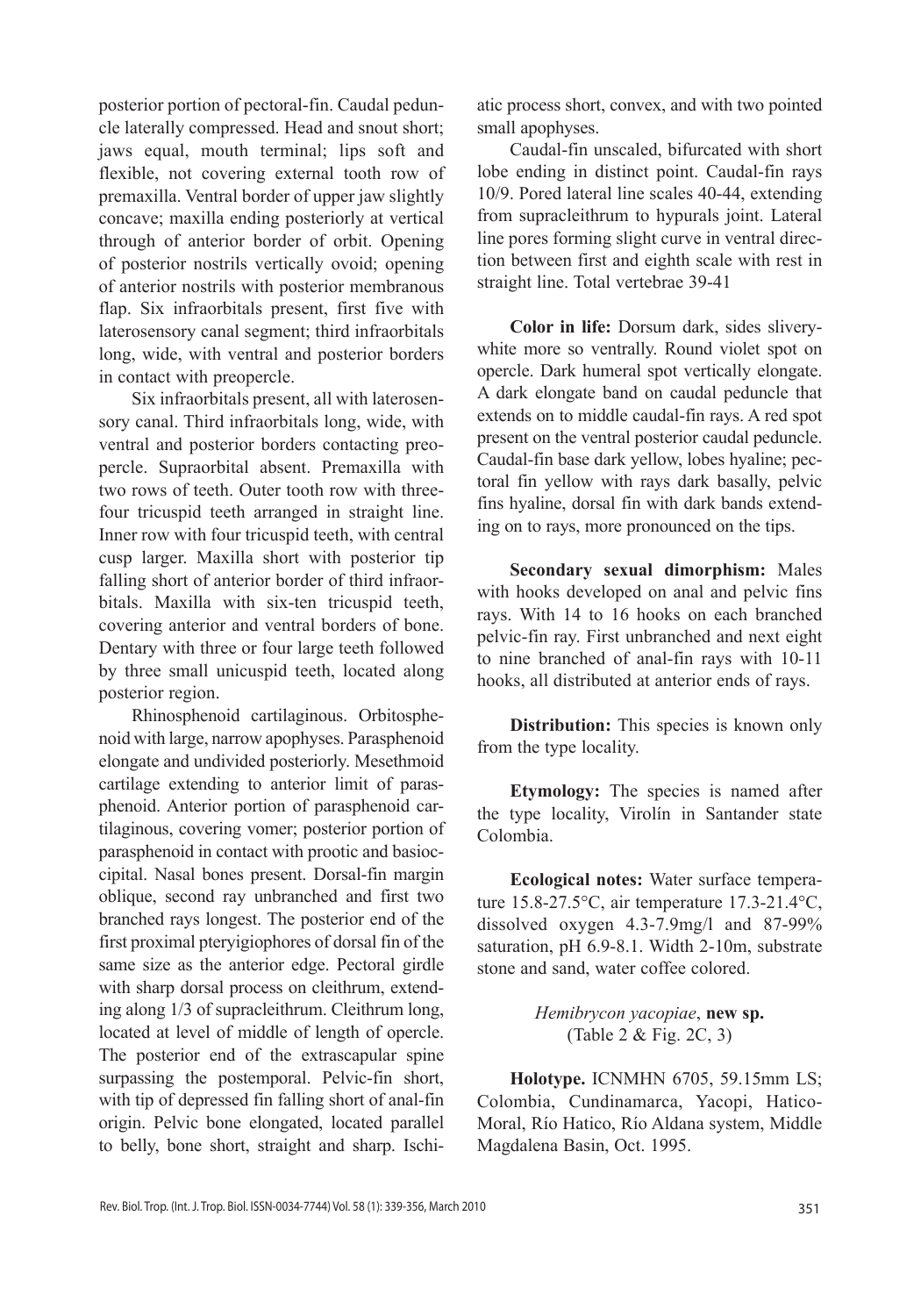**Paratype:** ICNMHN 2390, (60) collected with holotype. IUQ 500, (2) (C&S) collected with holotype. IUQ 515, (4); Colombia, Cundinamarca, Yacopi, Hatico-Moral, Río Hatico, Río Aldana system, Middle Río Magdalena Basin (5º31'22" N; 74º19'30" W) 761m.a.s.l., 26 Aug. 2003. IUQ 516, (8); Colombia, Cundinamarca, Yacopi, La Mina creek at Yacopi-La Mina road, Río Magdalena Basin (5º25'51" N; 74º19'59" W) 1094m.a.s.l., 27 Aug. 2003. MCNG 54104, (2); Colombia, Cundinamarca, Yacopi, La Mina creek at Yacopi-La Mina road, Río Magdalena Basin (5º25'51" N; 74º19'59" W) 1094m.a.s.l., 27 Aug. 2003. MTD F 26627, (1); Colombia, Cundinamarca, Yacopi, La Mina creek at Yacopi-La Mina road, Middle Río Magdalena Basin (5º25'51" N; 74º19'59" W) 1094m.a.s.l., 27 Aug. 2003.

**Diagnosis:** *Hemibrycon yacopiae* is readily distinguished from its congeners by the following autopomorphic characters (Arcila-Mesa 2008): first laterosensorial infraorbitals canal in contact with the posterior end of antorbital (Fig. 7) (vs. laterosensorial canal not reaching posterior end of antorbital); by having the tip of the supraoccipital spine widened (vs. supraoccipital spine acute), by the posterior end of ectopterygoid failing to come in contact with the quadrate bone (vs. in contact, with the exception of *H. raqueliae*); by the posterior



edge of palatine more widened than the anterior edge of ectopterygoid (vs. posterior edge of the palatine approximately the same size, except for *H. paez*). It differs from *H. colombianus* by the number of pored scales in the lateral line (40 to 42 vs. 46 to 54, F=359.7 n=112 p<9.83 E-35) and the number of predorsal scales (10 to 14 vs. 14 to 18, F=217.2 n=112 p<1.04 E-26), and from the other species of upper and middle Magdalena drainage *Hemibrycon* by the number of scales between the lateral line and the pelvic fins  $(4 \text{ to } 6 \text{ vs.} > 6)$ .

**Description:** Morphometric and meristic data for *H. yacopiae* are presented in Table 2. Body elongate, dorsal profile of head oblique; area above orbit convex; dorsal profile of body posteroventrally oblique from supraoccipital to dorsal-fin origin, and from base of last dorsalfin ray to caudal-fin base. Ventral profile of body convex from snout to anal-fin base, convexity more pronounced beyond posterior portion of pectoral-fin. Caudal peduncle laterally compressed. Head and snout short; jaws equal, mouth terminal. Lips soft and flexible, not covering external tooth row of premaxilla. Ventral border of upper jaw slightly concave; maxilla ending posteriorly vertical through anterior border of orbit. Opening of posterior nostrils with posterior membranous flap.

Six infraorbitals, all with laterosensory canal segment. First laterosensorial infraorbitals canal in contact with the posterior end of antorbital. Third infraorbitals long, wide, with ventral and posterior borders in contact with preopercle. Supraorbital absent. Premaxilla with two rows of teeth. Outer row with four tricuspid teeth arranged in straight line. Inner row with four teeth with three or four cusps, with central cusp larger. Maxilla with posterior tip reaching posterior limit of second infraorbitals. Maxilla with seven to nine tricuspid teeth, covering anterior and ventral borders of bone. Immature specimens (<50 mm SL) with four to six teeth on maxilla, teeth extending along entire anterior ventral border. Dentary with three large tricuspid Fig. 7. Orbit region of *Hemibrycon yacopiae*. teeth with central cusp large, followed by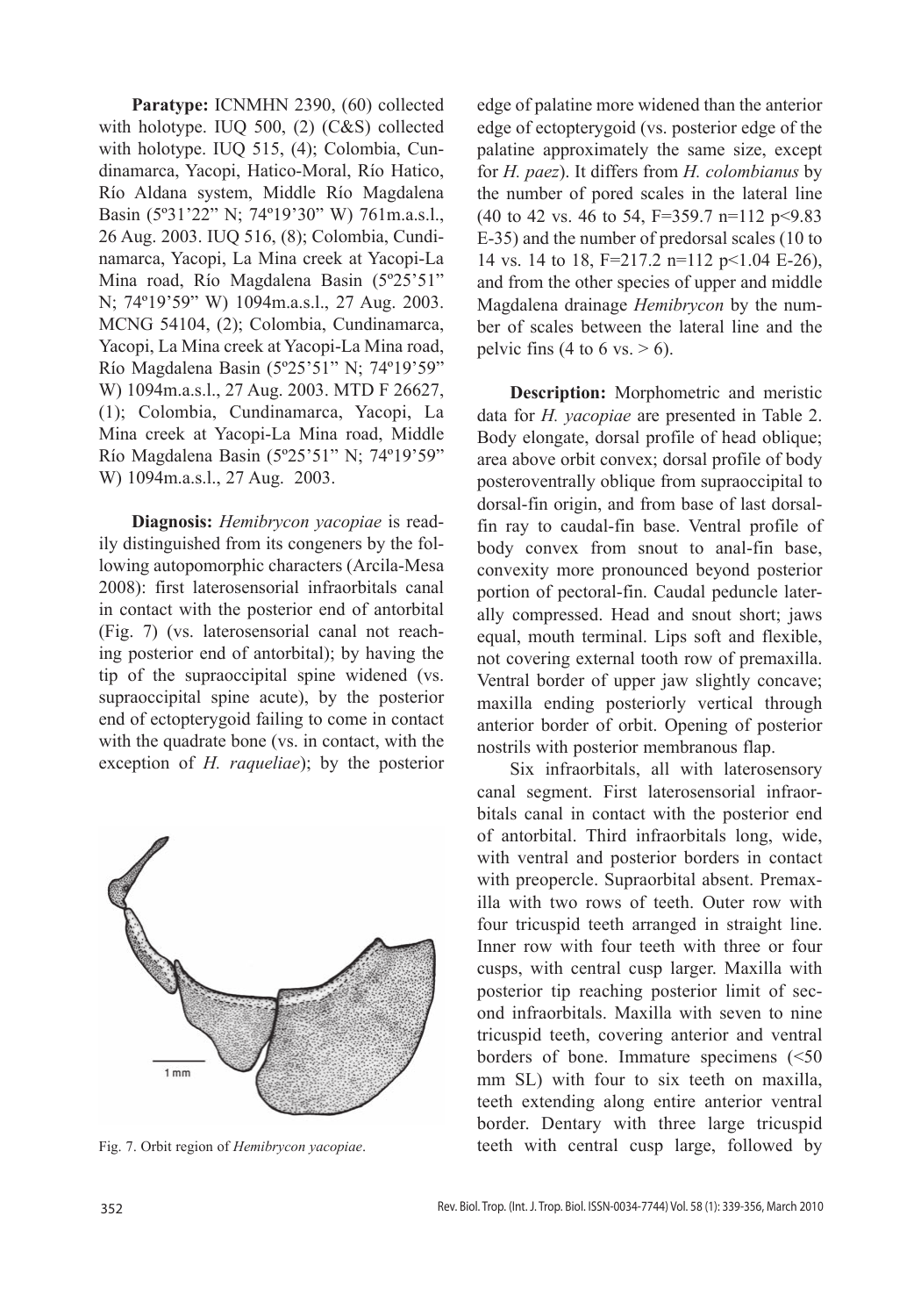eight small teeth, with one or three cusps. The tip of the supraoccipital spine widened. Rhinosphenoid ossified. Orbitosphenoid short and blunt. Parasphenoid elongate and undivided. Mesethmoid cartilage contacting dorsal and lateral margins of rhinosphenoid and extending to anterior limit of parasphenoid. Anterior portion of parasphenoid cartilaginous and covering posterodorsal surface of vomer; posterior portion of parasphenoid in contact with prootic and basioccipital. The posterior end of ectopterygoid failing to come in contact with the quadrate bone; the posterior edge of palatine more widened than the anterior edge of ectopterygoid. Nasal bones present. Dorsalfin margin oblique, second unbranched ray and first two branched rays longest. Pectoral girdle with sharp dorsal process on cleithrum, extending 1/3 of length of supracleithrum. Cleithrum short, located at level of middle of length of opercle. Pelvic fin elongate, with tip of fin falling short of anal-fin origin. Pelvic bone located parallel to belly; pelvic bone short, straight and sharp; ischiatic process short, straight, and with two pointed apophyses posteriorly.

Caudal-fin unscaled, bifurcated with short and pointed lobes. Caudal-fin rays 10/9. Pored lateral line scale 40-42, extending from supracleithrum to hypurals join. Lateral line pores forming slight curve in ventral direction between first and fourth scale with rest in straight line. Total vertebrae 40-41.

**Color in life:** Dorsal region dark yellow, lateral region silvery-white, more so ventrally. A round violet spot present on opercle. Humeral spot dark and vertically elongate. Elongate dark peduncle spot prolonged on to middle caudal ray-fins. Specimens from Río Hatico with dorsal portion of caudal-fin yellow-white to dark yellow, rest of fins hyaline. Specimens from La Mina creek with pectoral and pelvic-fins hyaline, dorsal-fin with dark spot on rays, more so dorsally. Adipose fin red. Caudal-fin base greenish- yellow with hyaline tips. Anal-fin hyaline basally dark gray or yellowish-green. Pectoral fin hyaline. A red spot is present on the ventral posterior caudal peduncle.

**Secondary sexual dimorphism:** Males with reduced hooks on each branched rays of anal, pelvic, pectoral and dorsal fins. With a row of hooks at each branched ray of pelvic fins. All branched anal-fin rays with eight to nine hooks. Branched of pectoral fin with five to six hooks. Branched dorsal-fin rays with four to five hooks all are distributed near the distal end.

**Distribution:** This species known only of type locality.

**Etymology:** The species is named after the type locality, Yacopi, Cundinamarca state in Colombia.

**Ecological notes:** Surface water temperature 20.1-24.6°C, air temperature 20.7-26.5°C, dissolved oxygen 5.0-7.4mg/l and 69-96% saturation, pH 7.3-7.6, width two-three m. Substrate stone and sand. Water color dark grey to crystalline.

#### DISCUSSION

The morphological diversity of *Hemibrycon* species from the Río Magdalena basin has led to recognition of many new *Hemibrycon* species. *Hemibrycon*, *Bryconamericus* and *Astyanax*, have long been considered problematic genera due to the absence of characters to differentiate species. Dahl (1971) recognized this situation regarding *Hemibrycon* species of the Río Magdalena system. The presence of cartilaginous protuberance on the anal-fin rays is an autoapomorphy for *Hemibrycon quindos* (Arcila-Mesa 2008). This character state has only rarely been observed in other characid fish: *Bryconamericus cascajalensis*, species of the genus *Myxiops*, two species of *Monotocheirodon* and undescribed species of *Othonocheirodus* (Zanata & Akama 2004, Weitzman *et al.* 2005). The histological examination of these structures reveals that they consist of accumulations of epithelial cells (Wiley & Collette 1970, Zanata & Akama 2004). These epidermal structures have been considered variable and in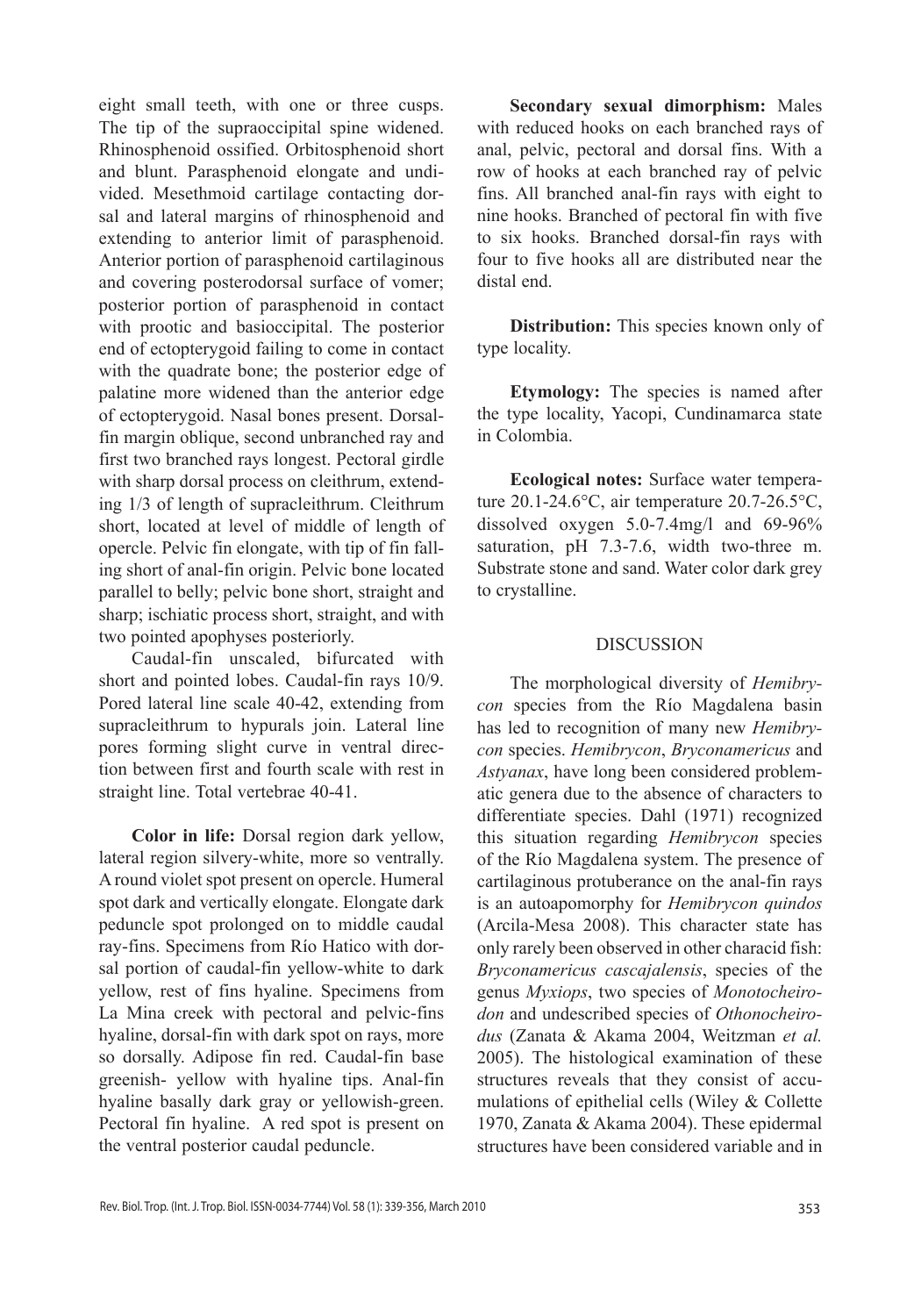some cases, only present in males or at certain stages of ontogenetic development (Zanata & Akama 2004, Weitzman *et al.* 2005).

The logistic regression model for the presence of protuberance on anal-fin rays of *H. quindos* had a prediction percentage of 26.44% and 19.68%, when adjusted  $(r^2=0.0105059)$ Length Standard X Sex  $+$  16.0538). Sex is correlated to the presence of cartilaginous protuberance (0.0004), unlike body length, which was not significantly correlated with protuberance presence (0.1442). The probability of cartilaginous protuberance on the of anal fin rays of males is much higher than for females  $(9.37708 \text{ } E^6)$ . In males the protuberance are present in both young fish as well as adults, and in a few were also observed on caudal-fin rays. Their location is variable on the anal-fin rays. This coincides with what was observed for the species *Myxiops* (Zanata & Akama 2004).

The presence of hooks on the rays of all fins (except caudal fin) has been recorded in other species *Hemibrycon*: *H. divisorensis*, *H. rafaelense*, *H. boquiae*, *H. brevispini* and *H. cairoense* (Bertaco *et al.* 2007, Román-Valencia & Arcila-Mesa 2008, Román-Valencia *et al.* 2009). In *H. raqueliae* and *H. virolinica* hooks are present only on the rays of the anal and pelvic fins. The presence of hooks on the rays of all fins has been considered an uncommon character state for characid species as was discussed by Bertaco *et al.* (2007) and Román-Valencia *et al.* (2009a). The *Hemibrycon* species described in this paper, present an allopatric distribution (Fig. 3). This distribution model is associated with the geological history of the Río Magdalena system, strongly influenced by catastrophic tectonic events, which have led to isolation and separation of drainages and played a decisive role in the model of vicariant speciation. That is an explanation for the distribution of *Hemibrycon quindos*, *H. virolinica* and *H. yacopiae*, each restricted to a single drainage, while *H. paez* and *H. raqueliae* were characterized by populations from more than one drainage. The drainages were characterized by oligotrophic conditions, with high dissolved oxygen, which indicate the importance of conserving these Neotropical ecosystems with a high degree of endemism.

### ACKNOWLEDGMENTS

The Fundación para la Promoción de la Investigación y la Tecnología del Banco de la República of Colombia and University of Quindío, Vicerrectoría de Investigaciones (grants 212 and 304) financed the study; IDEA WILD provided field equipment. We further thank Raquel I. Ruiz-C. (IUQ), Axel Zarske (MTD F) and two anonymous reviewers for excellent suggestions and corrections. We also thanks the following persons and museums for loans of material under their care: Francisco Provenzano and Alberto Mercano (MBUCV), Ramiro Barriga (MEPN), Francisco Bisbal and Rafael Suarez (EBRG), Carlos Lasso and Oscar-Lasso Alcalá (MHNLS), Barry Chernoff and Mary Anne Rogers (FMNH), Yaneth Muñoz-S (ICNMNH), W.N. Eschmeyer and Jon Fong (CAS), José E. Castillo and Fabio Quevedo A. (IAvH), Jesús Vélez (Museo de Historia Natural, Univ. de Caldas, Manizales, Colombia), Richard P. Vari and Lisa Palmer (USNM). Alejandro Escobar Ruiz (London) prepared figures 1 and 2 (A, B and C respectively).

#### RESUMEN

Cinco nuevas especies son descritas para la cuenca del Río Magdalena, Colombia**,** con base en caracteres morfométricos, merísticos y osteológicos. *Hemibrycon paez* se distingue por el número de escamas en la línea lateral (39 a 42 vs. 43 a 54), entre la línea lateral y el origen de la aleta anal (6 a 7 vs. 4 a 5), y entre la línea lateral y el origen de la aleta dorsal (6 a 7 vs. 8). *H. quindos* se distingue por una autopomorfia: machos con protuberancias cartilaginosas redondeadas sobre los radios ramificados de la aleta anal, sobre toda su extensión (vs. no presentes en los radios de las aletas anal en machos), la maxila que no posee un plegamiento en su extremo posterior (vs. maxilar con doblamiento en su extremo posterior), por el número de escamas con poros en la línea lateral (35 a 40 vs. 40 a 46). *H*. *raqueliae*, se distingue por presentar el primer diente del maxilar ensanchado al comparar con los demás dientes que disminuye abruptamente en tamaño (vs. primer diente del maxilar delgado, los demás dientes disminuyen gradualmente), por presentar el primer diente de la maxila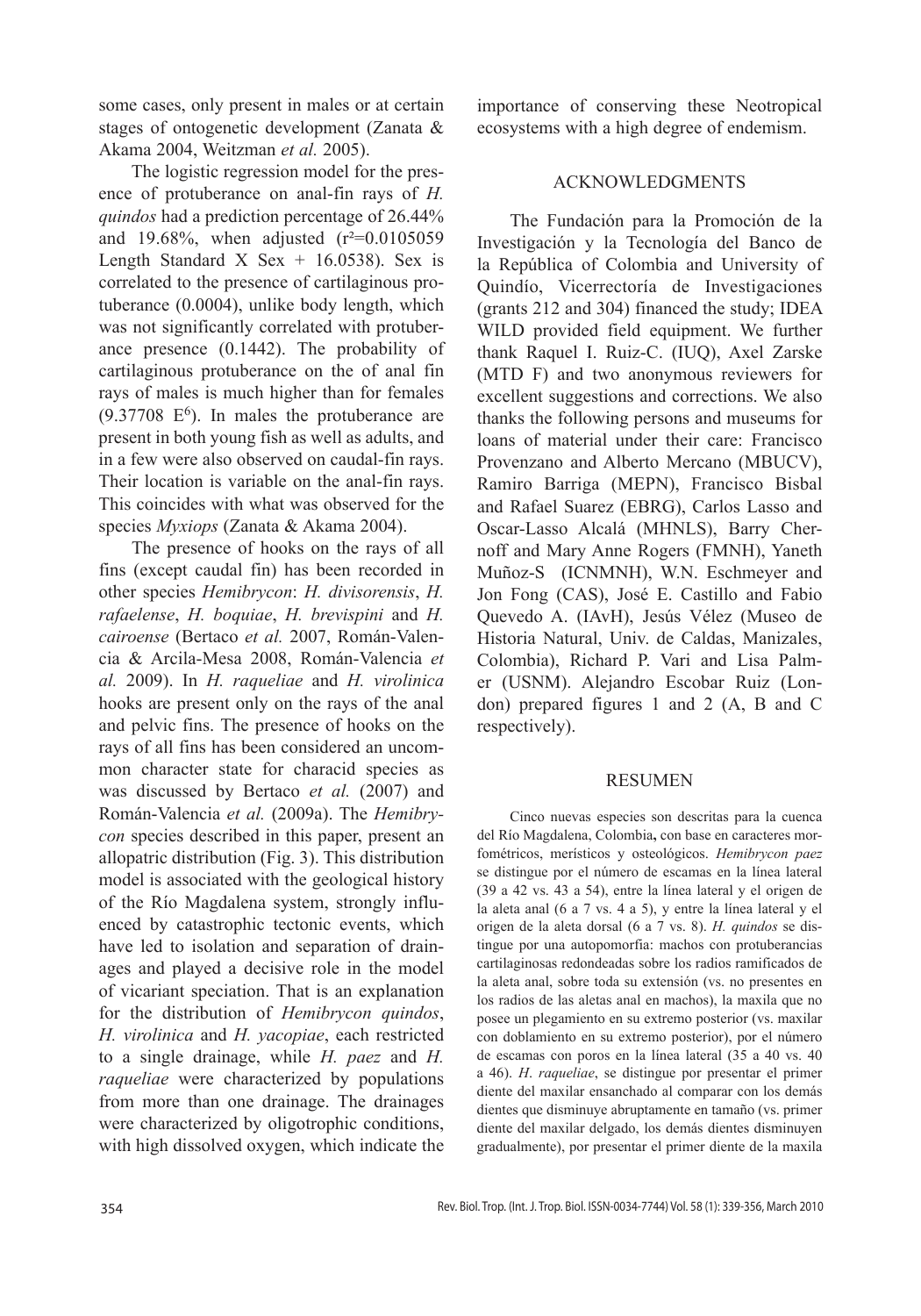pentacúspide y más ancho que los demás (vs. primer diente sobre la maxila uni o tricúspide y de igual tamaño que los otros. *H*. *virolinica* se distingue por poseer en el extremo posterior del extraescapular una espina que sobre pasa el postemporal (vs. extremo posterior del extrascapular no sobre pasa la espina del postemporal), por tener el extremo posterior del primer pterigióforo proximal de la aleta dorsal del mismo tamaño que el borde anterior (vs. el extremo posterior del primer pterigióforo proximal de la aleta dorsal mas alargado que el borde anterior). *H. yacopiae* se diferencia por una autopomorfia: el canal laterosensorial sobre primer infraorbital en contacto con el extremo posterior del antorbital (vs. el canal laterosensorial no alcanza el extremo posterior del antorbital), por el extremo de la espina supraoccipital ancha (vs. espina supraoccipital aguda), por el extremo posterior del ectopterigoide no en contacto con el cuadrado (vs. en contacto), por el borde posterior del palatino más ancho que el borde anterior del ectopterigoide (vs. borde posterior del palatino aproximadamente del mismo tamaño).

**Palabras clave:** *Hemibrycon*, teleostei, nuevo taxón, pez neotropical.

#### **REFERENCES**

- Arcila-Mesa, D.K. 2008. Análisis filogenético y biogeográfico de las especies del género *Hemibrycon* (Characiformes, Characidae). Tesis de grado B. Sc. Programa de Biología, Universidad del Quindío. Armenia, Colombia.
- Bertaco, V.A., L.R. Malabarba, M. Hidalgo & H. Ortega. 2007. A new species of *Hemibrycon* (Teleostei: Characiformes: Characidae) from the río Ucayali drainage, Sierra del Divisor, Peru. Neotrop. Ichthyol. 5: 251-257.
- Dahl, G. 1971. Los peces del norte de Colombia. Inderena, Bogotá, Colombia.
- Eschmeyer, N.W. 2005. CAS-Ichthyology-catalog of fishes. California Academy of Sciences. San Francisco, USA.
- Eigenmann, C. H. 1927. The American Characidae. Mem. Mus. Comp. Zool. 43: 311-428.
- Géry, J. 1962. Notes on the ichthyology of Surinam and other Guiana. The distribution pattern of the genus *Hemibrycon*, with a description of a new species from Surinam and an incursion in to ecotaxonomy. Bull. Aquatic Biol. 3: 65-80.
- Lima, F.C.T., L. R. Malabarba, P. A. Buckup, J. F. Pezzi da Silva, R. P. Vari, A. Harold, R. Benine, O. T. Oyakawa, C.S. Pavanelli, N.A. Menezes, C.A.S.

Lucena, M.C.S. Malabarba, Z.M.S. Lucena, R.E. Reis, F. Langeani, L. Cassati, V.A. Bertaco, C. Moreira & P.H. Lucinda. 2003. Genera *Incertae Sedis* in Characidae. p. 106-169. *In*: Reis, R.E., S.O. Kullander & C.J. Ferraris (eds). Checklist of the freshwater fishes of South and Central America. EDIPUCRS. Porto Alegre, Brazil.

- Planquette P., P. Keith & P. Le Bail. 1996. Atlas des Poisson d´eau douce de Guyane. Tome I, Muséum National d´Histoire Naturelle. Paris, France.
- Román-Valencia, C. 2001. Redescripción de *Hemibrycon boquiae* (Pisces: Characidae), especie endémica de la quebrada Boquia, cuenca Río Quindío, Alto Cauca, Colombia. Dahlia (Rev. Asoc. Colomb. Ictiól.) 4: 27-32.
- Román-Valencia, C. 2004. Redescripción de *Bryconamericus tolimae* (Pisces: Characidae), especie endémica del Río Combeima, cuenca Río Magdalena, Colombia. Dahlia (Rev. Asoc. Colomb. Ictiól.) 7: 23-27.
- Román-Valencia, C. & A. Botero. 2006. Trophic and reproductive ecology of a species of *Hemibrycon* (Pisces: Characidae) in Tinajas Creek, Rio Quindio drainage, upper Cauca basin, Colombia. Rev. Mus. Argentino Cienc. Nat., n.s. 8: 1-8.
- Román-Valencia, C., R.I. Ruiz-C & R. Barriga. 2006. Una nueva especie de pez del género *Hemibrycon*  (Characiformes: Characidae). Rev. Biol. Trop. 54: 209-217.
- Román-Valencia, C., R.I. Ruiz-C & R. Barriga. 2007. Redescripción de *Hemibrycon orcesi* Böhlke 1958 y *H. polyodon* (Günther 1864) (Teleostei: Characidae), incluye clave para las especies de *Hemibrycon* en Ecuador. Anim. Biodivers. Conserv. 30: 179-187.
- Román-Valencia, C. & D.K. Arcila-Mesa. 2008. *Hemibrycon rafaelense* n. sp. (Characiformes: Characidae), a new species from the upper Rio Cauca, with keys to Colombian species. Anim. Biodivers. Conserv. 31.1: 67-75.
- Román-Valencia, C., R.I. Ruiz-C & A. Giraldo. 2008. Dieta y reproducción de dos especies sintónicas: *Hemibrycon boquiae* y *Bryconamericus caucanus* (Pisces: Characidae) en la quebrada Boquia, río Quindío, Alto Cauca, Colombia. Rev. Mus. Argentino Cienc. Nat. n.s. 10: 55-62.
- Román-Valencia, C. & D.K. Arcila-Mesa. 2009. Two new species of *Hemibrycon* (Characiformes: Characidae) from the Magdalena river, Colombia. Anim. Biodivers. Conserv. 32.2: 77-87.